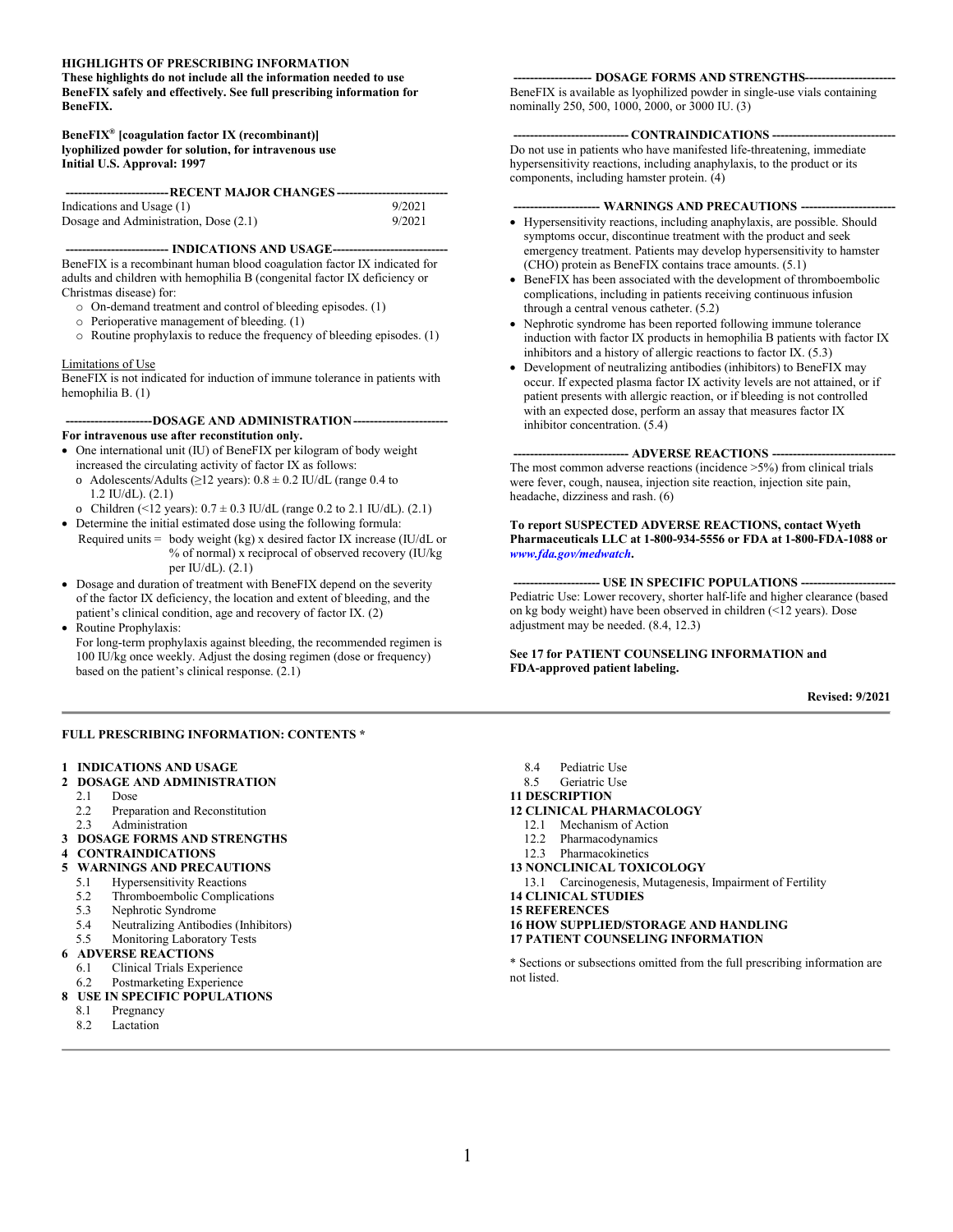# **FULL PRESCRIBING INFORMATION**

## **1 INDICATIONS AND USAGE**

BeneFIX®, Coagulation Factor IX (Recombinant), is a human blood coagulation factor indicated in adults and children with hemophilia B (congenital factor IX deficiency or Christmas disease) for:

- o On-demand treatment and control of bleeding episodes
- o Perioperative management of bleeding
- o Routine prophylaxis to reduce the frequency of bleeding episodes

#### Limitation of Use

BeneFIX is not indicated for induction of immune tolerance in patients with hemophilia B *[see Warnings and Precautions (5.3)]*.

# **2 DOSAGE AND ADMINISTRATION**

### **For intravenous use after reconstitution only.**

- Each vial of BeneFIX has the recombinant Factor IX (rFIX) potency in the International Units (IU) stated on the vial.
- Initiate treatment under the supervision of a physician experienced in the treatment of hemophilia B.
- Dosage and duration of treatment with BeneFIX depend on the severity of the factor IX deficiency, the location and extent of bleeding, and the patient's clinical condition, age and recovery of factor IX.
- Dosing of BeneFIX may differ from that of plasma-derived factor IX products *[see Clinical Pharmacology (12)]*. Subjects at the low end of the observed factor IX recovery may require upward dosage adjustment of BeneFIX to as much as two times (2X) the initial empirically calculated dose in order to achieve the intended rise in circulating factor IX activity.
- Monitor patients using a factor IX activity assay to ensure that the desired factor IX activity level has been achieved. Titrate the dose using the factor IX activity, pharmacokinetic parameters, such as half-life and recovery, as well as taking the clinical situation into consideration in order to adjust the dose as appropriate.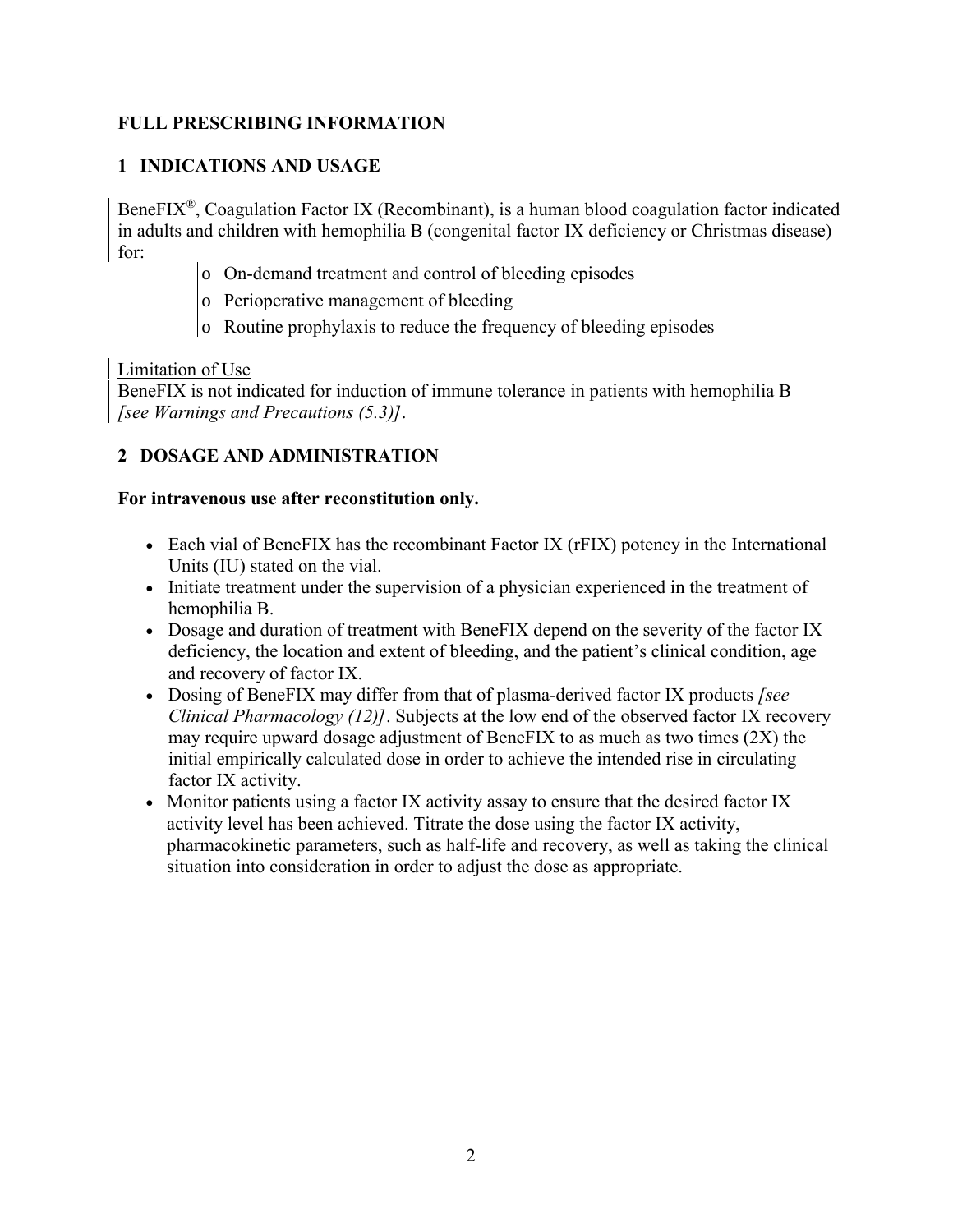### **2.1 Dose**

### Calculating Initial Dose

Use the following formula to calculate the initial dose of BeneFIX:

| number of<br>factor IX IU<br>required<br>(IU | body<br>weight<br>(kg) | desired<br>factor IX<br>increase $\frac{6}{6}$<br>of normal | reciprocal<br>of observed<br>recovery<br>(IU/kg <sub>per</sub> ) |
|----------------------------------------------|------------------------|-------------------------------------------------------------|------------------------------------------------------------------|
|                                              |                        | or $IU/dL$                                                  | IU/dL                                                            |

Average Recovery

*Adolescents/Adults (≥12 years)*

In adults, on average, one International Unit (IU) of BeneFIX per kilogram of body weight increased the circulating activity of factor IX by  $0.8 \pm 0.2$  IU/dL (range 0.4 to 1.2 IU/dL). Use the following formula to estimate the dose with 0.8 IU/dL average increase of factor IX per IU/kg body weight administered:

*Children (<12 years)*

In children, on average, one international unit of BeneFIX per kilogram of body weight increased the circulating activity of factor IX by  $0.7 \pm 0.3$  IU/dL (range 0.2 to 2.1 IU/dL; median of 0.6 IU/dL per IU/kg). Use the following formula to estimate the dose with 0.7 IU/dL average increase of factor IX per IU/kg body weight administered:

| number of<br>body<br>factor IX IU<br>weight<br>required<br>(kg<br>(IU) | desired<br><b>factor IX</b><br>increase $\frac{6}{6}$<br>of normal<br>or $IU/dL$ | $1.4$ (IU/kg)<br>per $IU/dL$ |
|------------------------------------------------------------------------|----------------------------------------------------------------------------------|------------------------------|
|------------------------------------------------------------------------|----------------------------------------------------------------------------------|------------------------------|

Doses administered should be titrated to the patient's clinical response. Patients may vary in their pharmacokinetic (e.g., half-life, recovery) and clinical responses to BeneFIX. Although the dose can be estimated by the calculations above, it is highly recommended that, whenever possible, appropriate laboratory tests, including serial factor IX activity assays, be performed.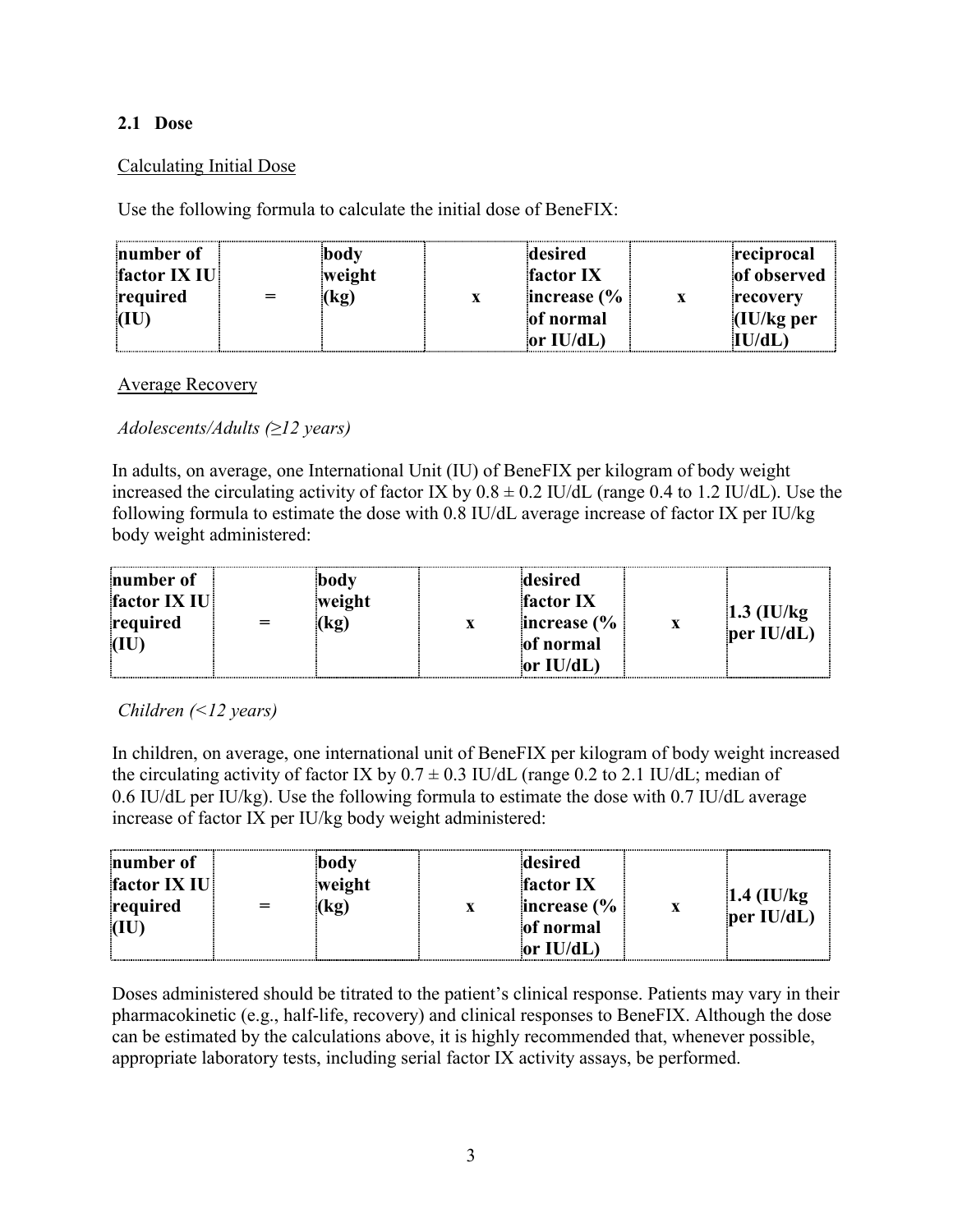Dosing for On-demand Treatment and Control of Bleeding Episodes and Perioperative Management

| 1 avie 1                                                                                                |                                                                                      |                     |                                                                             |  |
|---------------------------------------------------------------------------------------------------------|--------------------------------------------------------------------------------------|---------------------|-----------------------------------------------------------------------------|--|
| <b>Type of Hemorrhage</b>                                                                               | <b>Circulating Factor IX Activity Dosing</b><br>Required [% of normal or<br>(IU/dL)] | Interval<br>[hours] | <b>Duration of</b><br><b>Therapy [days]</b>                                 |  |
| <b>Minor</b>                                                                                            |                                                                                      |                     |                                                                             |  |
| Uncomplicated<br>hemarthroses, superficial<br>muscle, or soft tissue                                    | $20 - 30$                                                                            | $12 - 24$           | $1 - 2$                                                                     |  |
| Moderate                                                                                                |                                                                                      |                     |                                                                             |  |
| Intramuscle or soft tissue<br>with dissection,<br>mucous membranes, dental<br>extractions, or hematuria | $25 - 50$                                                                            | 12-24               | Treat until bleeding<br>stops and healing<br>begins, about 2 to $7$<br>days |  |
| <b>Major</b>                                                                                            |                                                                                      |                     |                                                                             |  |
| Pharynx, retropharynx,<br>retroperitoneum, CNS,<br>surgery                                              | 50-100                                                                               | 12-24               | $7 - 10$                                                                    |  |

**Table 1**

Adapted from: Roberts and Eberst<sup>1</sup>

### Routine Prophylaxis

For long-term prophylaxis against bleeding, the recommended regimen is 100 IU/kg once weekly. Children (<12 years) have lower recovery, shorter half-life and higher clearance (based on per kg body weight) as compared to adolescents and adults. Adjust the dosing regimen (dose or frequency) based on the patient's clinical response.

# **2.2 Preparation and Reconstitution**

The procedures below are provided as general guidelines for the preparation and reconstitution of BeneFIX.

### **Preparation**

- 1. Always wash hands before performing the following procedures.
- 2. Use aseptic technique (meaning clean and germ-free) during the reconstitution procedure.
- 3. Use all components in the reconstitution and administration of this product as soon as possible after opening their sterile containers to minimize unnecessary exposure to the atmosphere.
- 4. Pooling: If needing more than one vial of BeneFIX per infusion, reconstitute each vial according to the following instructions. Remove the diluent syringe leaving the vial adapter in place, and use a separate large luer lock syringe to draw back the reconstituted contents of each vial. Do not detach the diluent syringes or the large luer lock syringe until you are ready to attach the large luer lock syringe to the next vial adapter.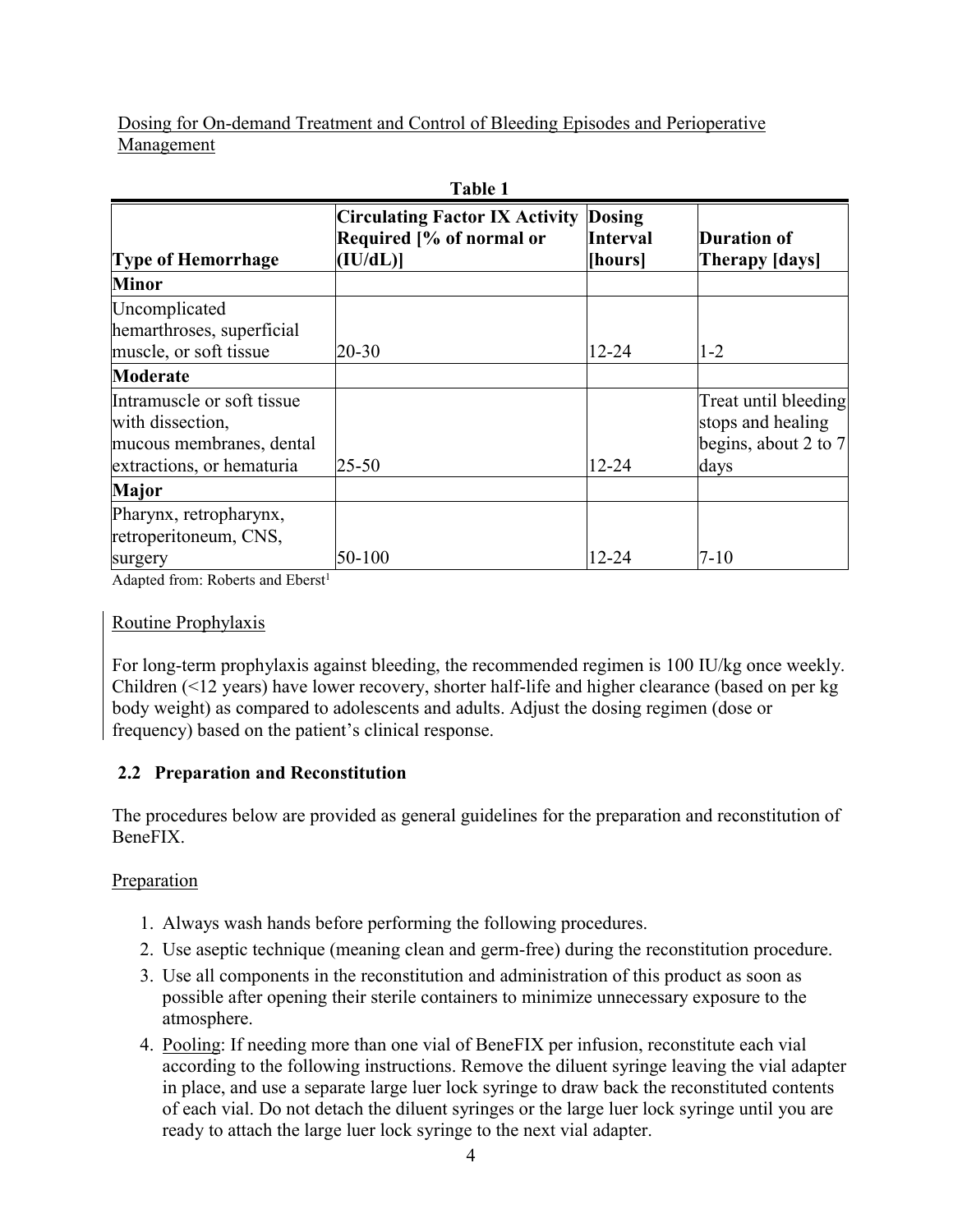#### **Reconstitution**

- 1. If refrigerated, allow the vial of lyophilized BeneFIX and the pre-filled diluent syringe to reach room temperature.
- 2. Remove the plastic flip-top cap from the BeneFIX vial to expose the central portions of the rubber stopper.



- 3. Wipe the top of the vial with the alcohol swab provided, or use another antiseptic solution, and allow to dry. After cleaning, do not touch the rubber stopper with your hand or allow it to touch any surface.
- 4. Peel back the cover from the clear plastic vial adapter package. Do not remove the adapter from the package.
- 5. Place the vial on a flat surface. While holding the adapter in the package, place the vial adapter over the vial and press down firmly on the package until the adapter spike penetrates the vial stopper.



6. Grasp the plunger rod as shown in the diagram. Avoid contact with the shaft of the plunger rod. Attach the threaded end of the plunger rod to the diluent syringe plunger by pushing and turning firmly.



7. Break off the tamper-resistant plastic-tip cap from the diluent syringe by snapping the perforation of the cap. Do not touch the inside of the cap or the syringe tip. The diluent syringe may need to be recapped (if not administering reconstituted BeneFIX immediately), so place the cap on its top on a clean surface in a spot where it would be least likely to become environmentally contaminated.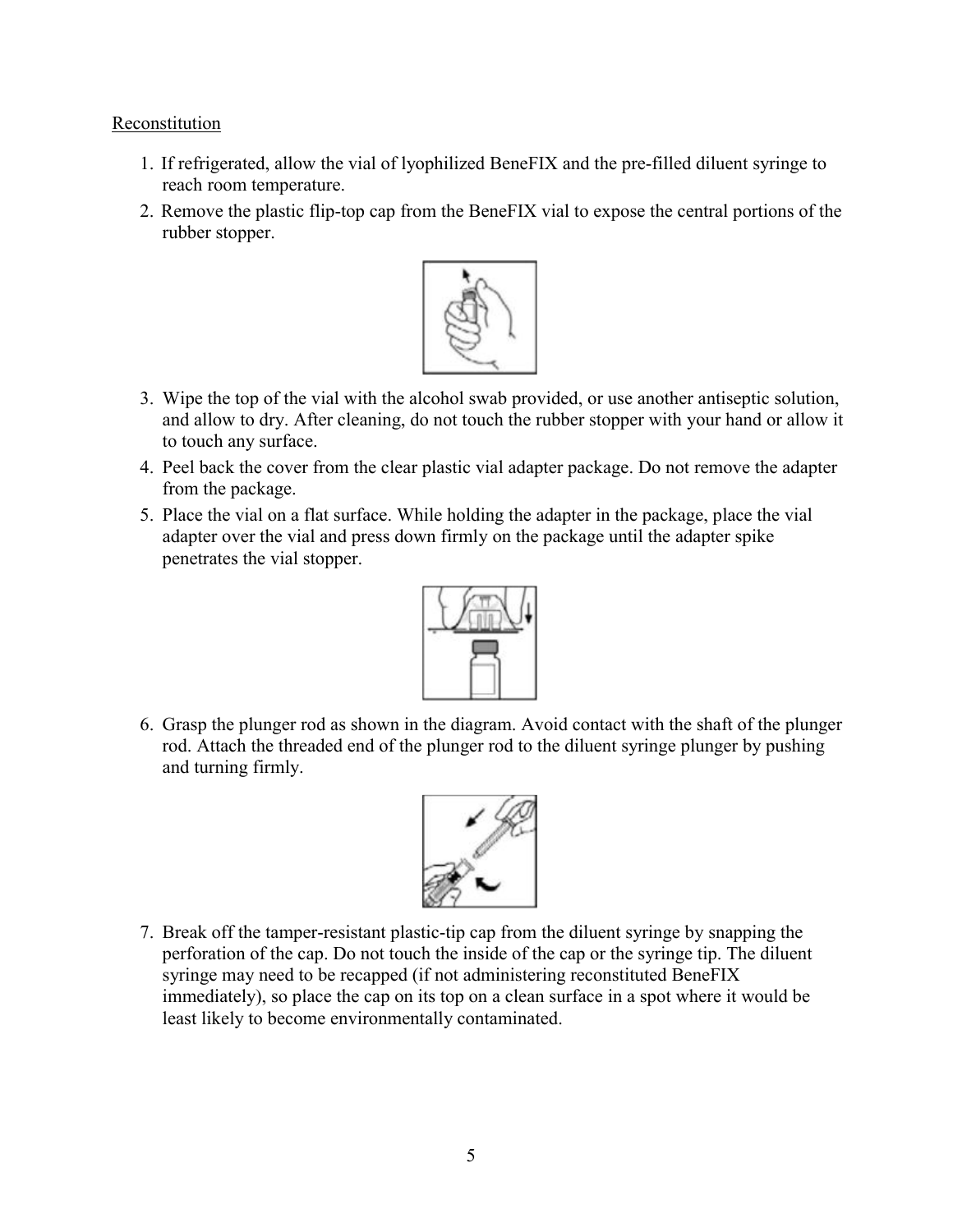

8. Lift the package away from the adapter and discard the package.



9. Place the vial on a flat surface. Connect the diluent syringe to the vial adapter by inserting the tip into the adapter opening while firmly pushing and turning the syringe clockwise until secured.



10. Slowly depress the plunger rod to inject all the diluent into the BeneFIX vial.



- 11. Without removing the syringe, gently swirl the contents of the vial until the powder is dissolved.
- 12. Invert the vial and slowly draw the solution into the syringe.



- 13. Detach the syringe from the vial adapter by gently pulling and turning the syringe counterclockwise. Discard the vial with the adapter attached.
- 14. The reconstituted solution should be clear and colorless. If it is not, discard and use a new kit. If the solution is not to be used immediately, recap the syringe. Do not touch the syringe tip or the inside of the cap.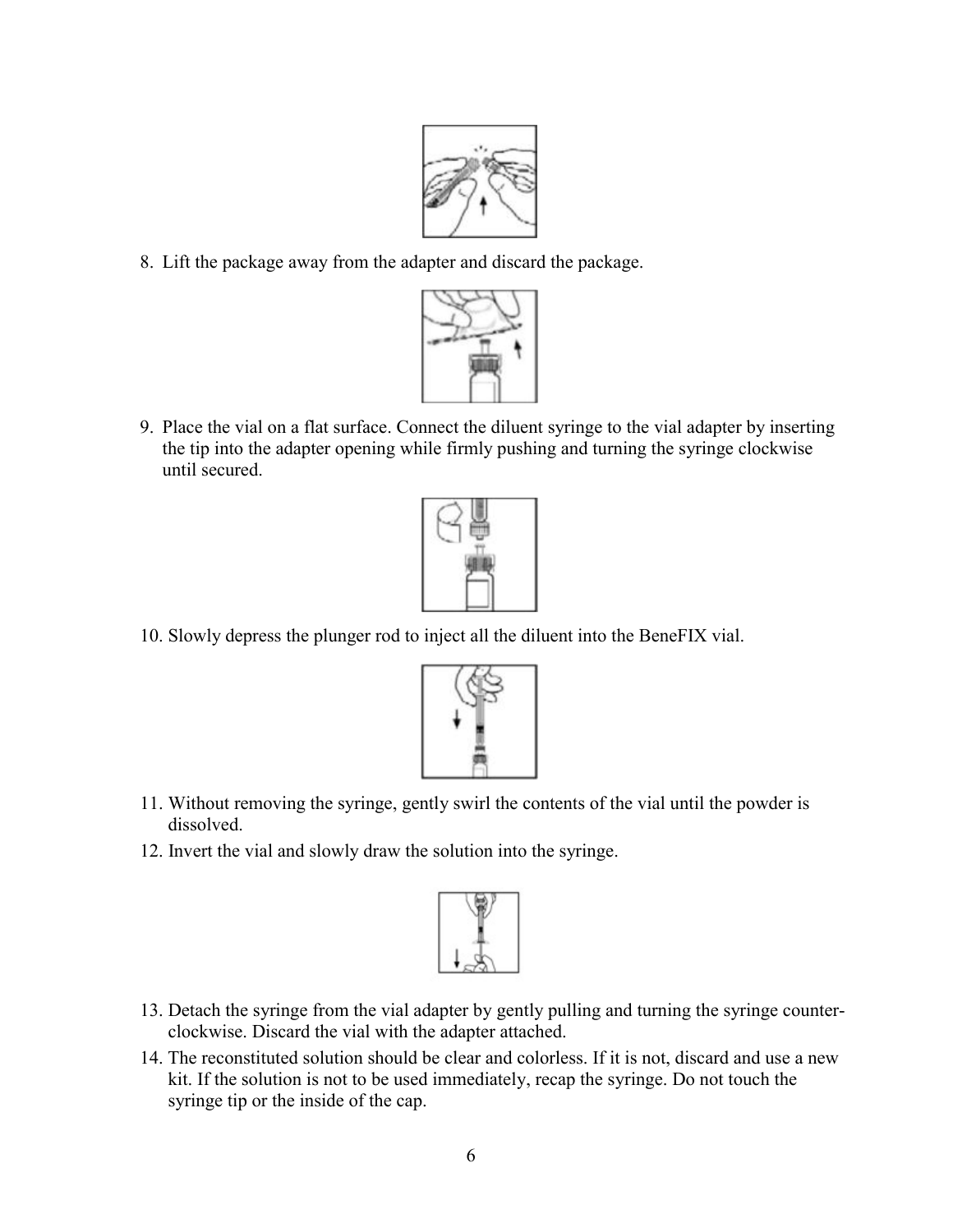15. Store the reconstituted solution at room temperature and use it within 3 hours.

Note: BeneFIX, when reconstituted, contains polysorbate-80, which is known to increase the rate of di-(2-ethylhexyl) phthalate (DEHP) extraction from polyvinyl chloride (PVC). This should be considered during the preparation and administration of BeneFIX, including storage time elapsed in a PVC container following reconstitution. It is important that the recommendations for dosage and administration be followed closely *[see Dosage and Administration (2.1, 2.3)]*.

Note: The tubing of the infusion set included with this kit does not contain DEHP.

## **2.3 Administration**

### **For intravenous use after reconstitution only.**

**The safety and efficacy of administration by continuous infusion have not been established** *[see Warnings and Precautions (5.2)]*.

- Inspect BeneFIX solution for particulate matter and discoloration prior to administration, whenever solution and container permit.
- Administer BeneFIX using the tubing provided in this kit, and the pre-filled diluent syringe provided, or a single sterile disposable plastic syringe.
- Do not mix or administer BeneFIX in the same tubing or container with other medicinal products.

### Administration

- 1. Attach the syringe to the luer end of the infusion set tubing provided.
- 2. Apply a tourniquet and prepare the injections site by wiping the skin well with an alcohol swab provided in the kit.



3. Perform venipuncture. Insert the needle on the infusion set tubing into the vein, and remove the tourniquet. Inject the reconstituted BeneFIX intravenously over several minutes. Adjust the rate of administration based on the patient's comfort level.



Note: Agglutination of red blood cells in the tubing/syringe has been reported with the administration of BeneFIX. No adverse events have been reported in association with this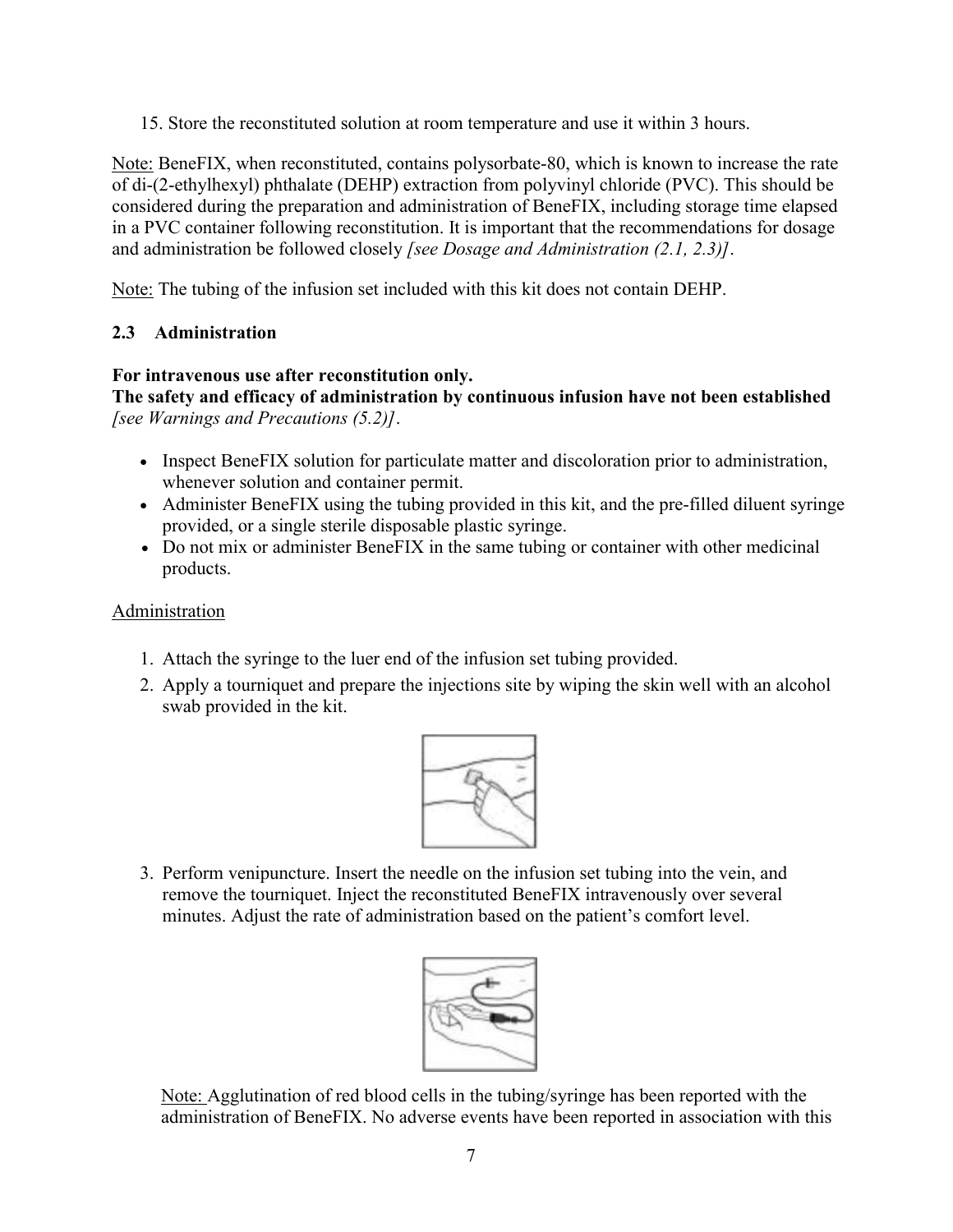observation. To minimize the possibility of agglutination, it is important to limit the amount of blood entering the tubing. Blood should not enter the syringe. If red blood cell agglutination is observed in the tubing or syringe, discard all material (tubing, syringe and BeneFIX solution) and resume administration with a new package.

4. Following completion of BeneFIX treatment, remove and discard the infusion set. Dispose of all unused solution, empty vial(s), and used needles and syringes in an appropriate container.

## **3 DOSAGE FORMS AND STRENGTHS**

BeneFIX is supplied as a white lyophilized powder in the following nominal dosages:

- $\bullet$  250 IU
- 500 IU
- $-1000$  IU
- 2000 IU
- 3000 IU

Each BeneFIX single-use vial has the actual recombinant factor IX (rFIX) potency in the IU stated on the vial.

## **4 CONTRAINDICATIONS**

BeneFIX is contraindicated in patients who have manifested life-threatening, immediate hypersensitivity reactions, including anaphylaxis, to the product or its components, including hamster protein.

### **5 WARNINGS AND PRECAUTIONS**

### **5.1 Hypersensitivity Reactions**

Hypersensitivity reactions, including anaphylaxis, have been reported with BeneFIX and have manifested as pruritus, rash, urticaria, hives, facial swelling, dizziness, hypotension, nausea, chest discomfort, cough, dyspnea, wheezing, flushing, discomfort (generalized) and fatigue. Frequently, these events have occurred in close temporal association with the development of factor IX inhibitors.

Closely monitor patients for signs and symptoms of acute hypersensitivity reactions, particularly during the early phases of initial exposure to product. Because of the potential for allergic reactions with factor IX concentrates, perform the initial (approximately 10 - 20) administrations of factor IX under medical supervision where proper medical care for allergic reactions could be provided. Advise patients to discontinue use of the product and contact their physician and/or seek immediate emergency care. Immediately discontinue the administration and initiate appropriate treatment if symptoms occur.

BeneFIX contains trace amounts of hamster (CHO) proteins. Patients treated with this product may develop hypersensitivity to these non-human mammalian proteins.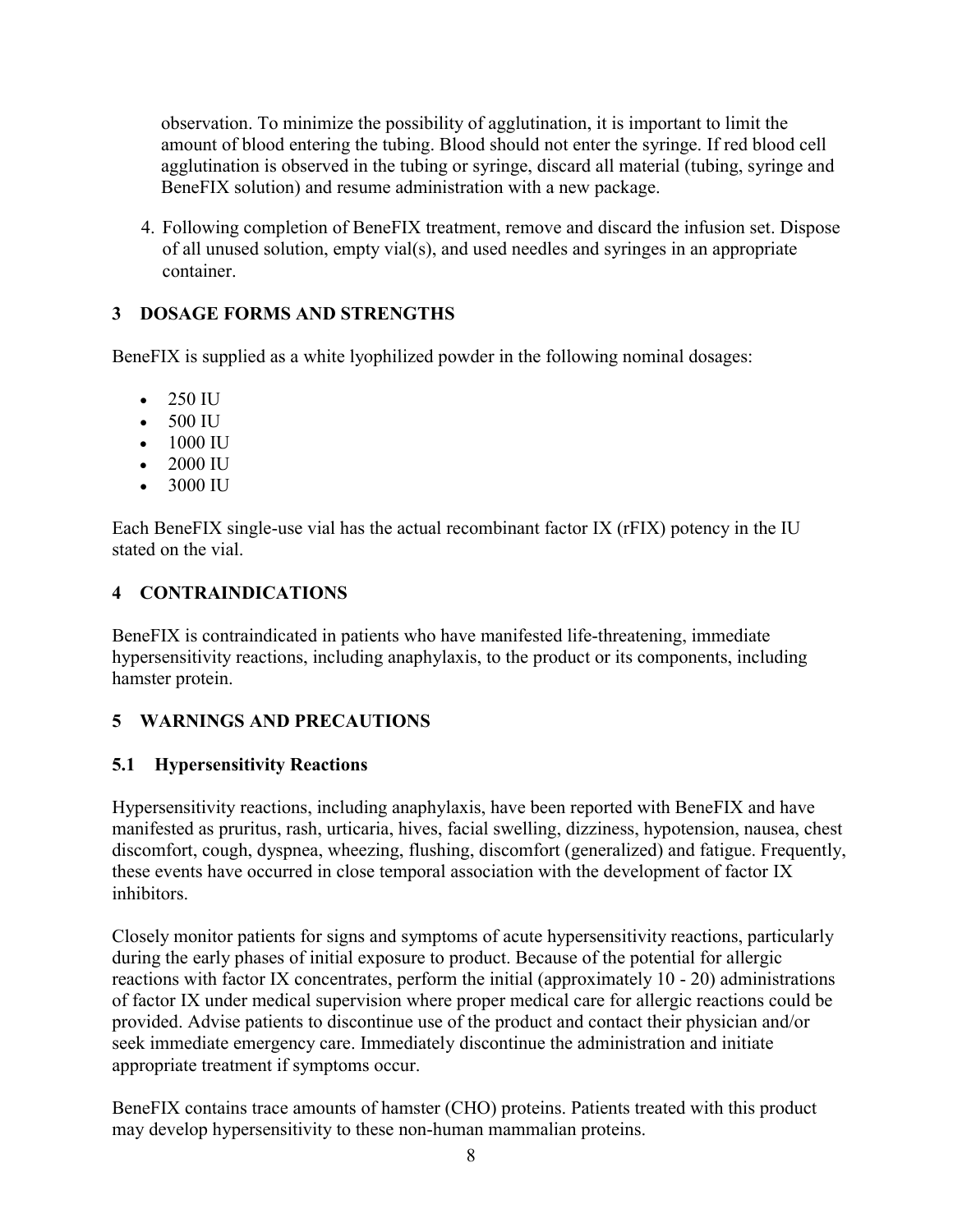# **5.2 Thromboembolic Complications**

There have been post-marketing reports of thrombotic events in patients receiving continuousinfusion BeneFIX through a central venous catheter, including life-threatening superior vena cava (SVC) syndrome in critically ill neonates *[see Adverse Reactions (6.2)]*. The safety and efficacy of BeneFIX administration by continuous infusion have not been established *[see Dosage and Administration (2.1, 2.3)]*.

## **5.3 Nephrotic Syndrome**

Nephrotic syndrome has been reported following immune tolerance induction with factor IX products in hemophilia B patients with factor IX inhibitors and a history of allergic reactions to factor IX. The safety and efficacy of using BeneFIX for immune tolerance induction have not been established.

## **5.4 Neutralizing Antibodies (Inhibitors)**

Neutralizing antibodies (inhibitors) have been reported following administration of BeneFIX *[see Adverse Reactions (6.1)]*. Evaluate patients using BeneFIX for the development of factor IX inhibitors by appropriate clinical observations and laboratory tests. If expected plasma factor IX activity levels are not attained, or if bleeding is not controlled with an expected dose, perform an assay that measures factor IX inhibitor concentration.

Patients with factor IX inhibitors are at an increased risk of severe hypersensitivity reactions or anaphylaxis upon subsequent challenge with factor  $IX<sup>2</sup>$  Evaluate patients experiencing allergic reactions for the presence of an inhibitor and closely monitor patients with inhibitors for signs and symptoms of acute hypersensitivity reactions, particularly during the early phases of initial exposure to product *[see Warnings and Precautions (5.1)]*.

# **5.5 Monitoring Laboratory Tests**

- Monitor patients for factor IX activity levels by the one-stage clotting assay to confirm that adequate factor IX levels have been achieved and maintained, when clinically indicated *[see Dosage and Administration (2.1)]*.
- Monitor patients for the development of inhibitors if expected plasma factor IX activity levels are not attained, or if bleeding is not controlled with the recommended dose of BeneFIX. Determine plasma factor IX inhibitor levels in Bethesda Units (BUs).

# **6 ADVERSE REACTIONS**

The most serious adverse reactions are systemic hypersensitivity reactions, including bronchospastic reactions and/or hypotension and anaphylaxis and the development of high-titer inhibitors necessitating alternative treatments to factor IX replacement therapy.

The most common adverse reactions observed in clinical trials [frequency >5% of previously treated patients (PTPs) or previously untreated patients (PUPs)] were fever, cough, headaches,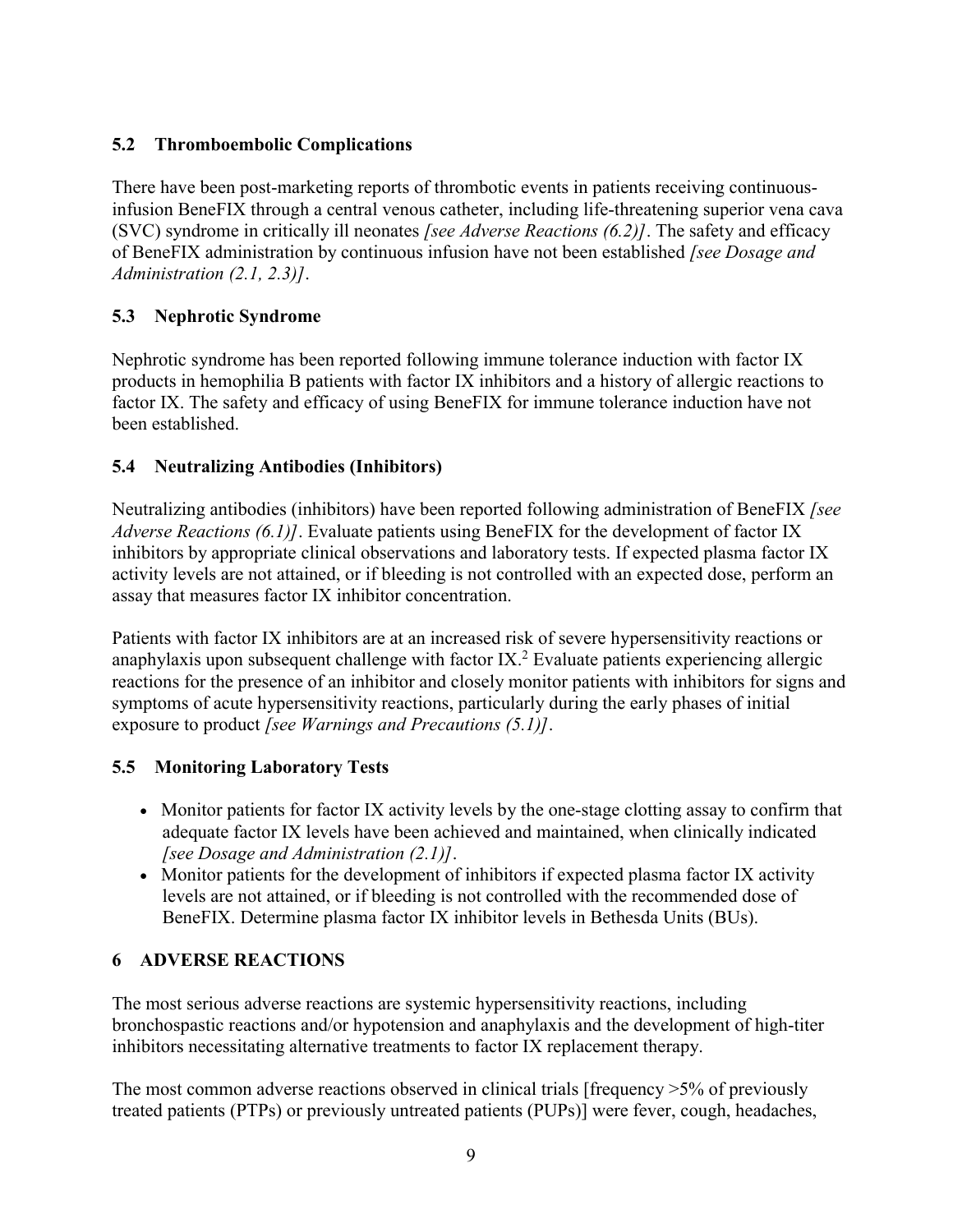dizziness, nausea, injections site reaction, injection site pain and skin-related hypersensitivity reactions (e.g., rash, hives).

### **6.1 Clinical Trials Experience**

Because clinical trials are conducted under widely varying conditions, adverse reaction rates observed in the clinical trials of a drug cannot be directly compared to rates in the clinical trials of another drug and may not reflect the rates observed in clinical practice.

During uncontrolled, open-label clinical trials with BeneFIX conducted in PTPs, 113 adverse reactions with known or unknown relation to BeneFIX therapy were reported among 38.5% (25 of 65) of subjects (with some subjects reporting more than one event) who received a total of 7,573 infusions. These adverse reactions are summarized in Table 2.

|                                           |                                     | <b>Number of patients</b> |
|-------------------------------------------|-------------------------------------|---------------------------|
| <b>Body System</b>                        | <b>Adverse Reaction</b>             | $(\%)$                    |
| Blood and lymphatic system disorders      | Factor IX inhibition <sup>1</sup>   | $1(1.5\%)$                |
| Eye disorders                             | <b>Blurred</b> vision               | $1(1.5\%)$                |
| Gastrointestinal disorders                | Nausea                              | $4(6.2\%)$                |
|                                           | Vomiting                            | $1(1.5\%)$                |
| General disorders and administration site | Injection site reaction             | $5(7.7\%)$                |
| conditions                                | Injection site pain                 | $4(6.2\%)$                |
|                                           | Fever                               | $2(3.1\%)$                |
| Infections and infestations               | Cellulitis at IV site               | $1(1.5\%)$                |
|                                           | Phlebitis at IV site                | $1(1.5\%)$                |
| Nervous system disorders                  | Headache                            | $7(10.8\%)$               |
|                                           | <b>Dizziness</b>                    | 5(7.7%)                   |
|                                           | Taste perversion (altered<br>taste) | $3(4.6\%)$                |
|                                           | Shaking                             | $1(1.5\%)$                |
|                                           | Drowsiness                          | $1(1.5\%)$                |
| Renal and urinary disorders               | Renal infarct <sup>2</sup>          | $1(1.5\%)$                |
| Respiratory, thoracic and mediastinal     | Dry cough                           | $1(1.5\%)$                |
| disorders                                 | Hypoxia                             | $1(1.5\%)$                |
|                                           | Chest tightness                     | $1(1.5\%)$                |
| Skin and subcutaneous disorders           | Rash                                | $4(6.2\%)$                |
|                                           | <b>Hives</b>                        | $2(3.1\%)$                |
| Vascular disorders                        | Flushing                            | $2(3.1\%)$                |

#### **Table 2: Adverse Reactions Reported for PTPs\***

\*Adverse reactions reported within 72 hours of an infusion of BeneFIX.

<sup>1</sup> Low-titer transient inhibitor formation.

 $2$  The renal infarct developed in a hepatitis C antibody-positive patient 12 days after a dose of BeneFIX for a bleeding episode. The relationship of the infarct to the prior administration of BeneFIX is uncertain.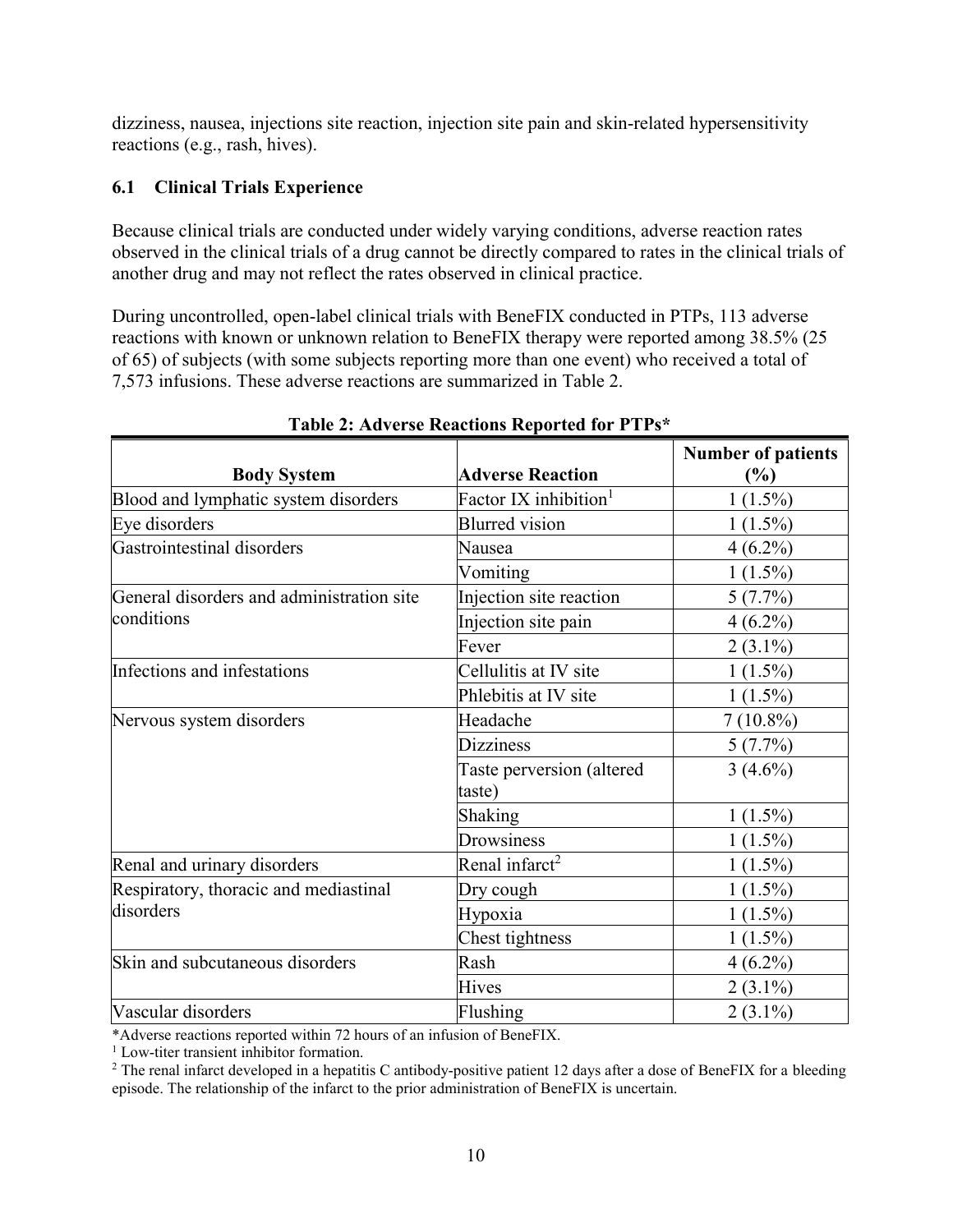In the 63 PUPs, who received a total of 5,538 infusions, 10 adverse reactions were reported among 9.5% of the patients (6 out of 63) having known or unknown relationship to BeneFIX. These events are summarized in Table 3.

| <b>Body System</b>                        | <b>Adverse Reaction</b>           | <b>Number of Patients</b><br>$\binom{0}{0}$ |
|-------------------------------------------|-----------------------------------|---------------------------------------------|
| Blood and lymphatic system disorders      | Factor IX inhibition <sup>1</sup> | $2(3.2\%)$                                  |
| General disorders and administration site | Injection site reaction           | $1(1.6\%)$                                  |
| conditions                                | Chills                            | $1(1.6\%)$                                  |
| Respiratory, thoracic and mediastinal     | Dyspnea (respiratory              | $2(3.2\%)$                                  |
| disorders                                 | distress)                         |                                             |
| Skin and subcutaneous disorders           | <b>Hives</b>                      | $3(4.8\%)$                                  |
|                                           | Rash                              | $1(1.6\%)$                                  |

**Table 3: Adverse Reactions Reported for PUPs\***

\*Adverse reactions reported within 72 hours of an infusion of BeneFIX.

<sup>1</sup> Two subjects developed high-titer inhibitor formation during treatment with BeneFIX.

In a multi-center, prospective, open-label clinical trial with BeneFIX administered at 100 IU/kg once weekly, 25 PTPs (exposed to a factor IX containing product for  $\geq$ 100 exposure days) were evaluated, with 25 subjects treated for approximately 52 weeks. Common ( $\geq$ 5%) adverse reactions were headache (36%), fever (20%), and cough (8%). No subject was withdrawn from the trial due to an adverse reaction. In the trial, no inhibitors were detected and no thrombotic events or anaphylactic reactions were reported.

### **Immunogenicity**

In clinical trials with 65 PTPs (defined as having more than 50 exposure days), a low-titer inhibitor was observed in one patient. The inhibitor was transient, the patient continued on the trial and had normal factor IX recovery at the trial completion (approximately 15 months after inhibitor detection).

In clinical trials with pediatric PUPs, inhibitor development was observed in 2 out of 63 patients (3.2%), both were high-titer (>5 BU) inhibitors detected after 7 and 15 exposure days, respectively. Both patients were withdrawn from the trial.

In a clinical trial of 25 PTPs, with BeneFIX administered at 100 IU/kg once weekly, no inhibitors were detected.

The detection of antibody formation is highly dependent on the sensitivity and specificity of the assay. Additionally, the observed incidence of antibody (including neutralizing antibody) positivity in an assay may be influenced by several factors, including assay methodology, sample handling, timing of sample collection, concomitant medications, and underlying disease. For these reasons, comparison of the incidence of antibodies to BeneFIX with the incidence of antibodies to other products may be misleading.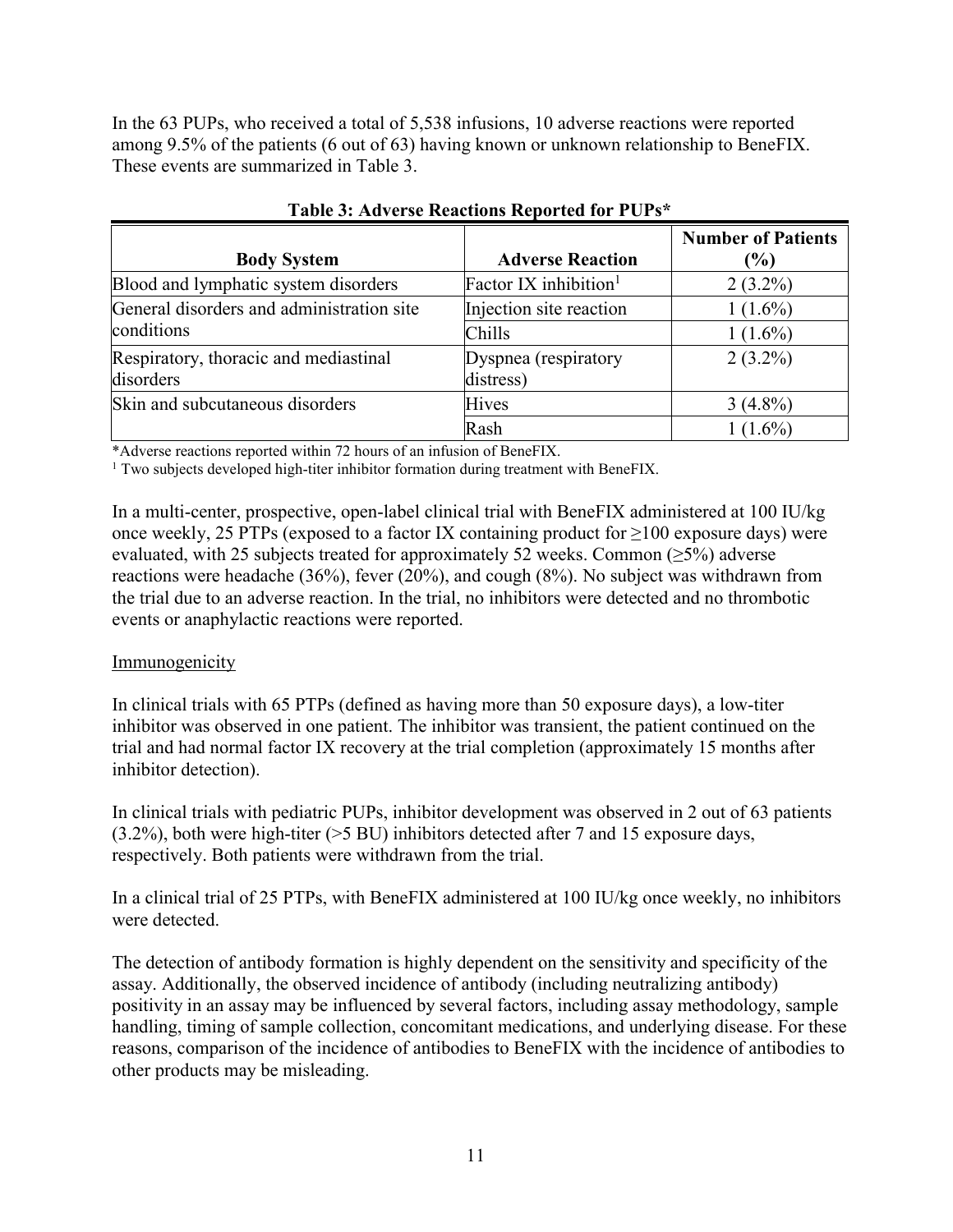## Thromboembolic complications

All subjects participating in the PTP, PUP and surgery trials were monitored for clinical evidence of thrombosis. No thrombotic complications were reported in PUPs or surgery subjects. One PTP subject experienced a renal infarct (see Table 2). Laboratory studies of thrombogenicity (fibrinopeptide A and prothrombin fragment  $1 + 2$ ) were obtained in 41 PTPs and 7 surgery subjects prior to infusion and up to 24 hours following infusion. The results of these studies were inconclusive. Out of 29 PTP subjects noted to have elevated fibrinopeptide A levels post-infusion of BeneFIX, 22 also had elevated levels at baseline. Surgery subjects showed no evidence of significant increase in coagulation activation.

# **6.2 Postmarketing Experience**

The following post-marketing adverse reactions have been reported for BeneFIX: inadequate factor IX recovery, inadequate therapeutic response, inhibitor development *[see Clinical Pharmacology (12)]*, anaphylaxis *[see Warnings and Precautions (5.1)]*, angioedema, dyspnea, hypotension, and thrombosis.

Because these reactions are reported voluntarily from a population of uncertain size, it is not always possible to reliably estimate their frequency or establish a causal relationship to drug exposure.

There have been post-marketing reports of thrombotic events, including life-threatening SVC syndrome in critically ill neonates, while receiving continuous-infusion BeneFIX through a central venous catheter. Cases of peripheral thrombophlebitis and DVT have also been reported. In some, BeneFIX was administered via continuous infusion, which is not an approved method of administration *[see Dosage and Administration (2)]*. The safety and efficacy of BeneFIX administration by continuous infusion have not been established *[see Warnings and Precautions (5.2)]*.

# **8 USE IN SPECIFIC POPULATIONS**

# **8.1 Pregnancy**

# Risk Summary

There are no data with BeneFIX use in pregnant women to inform a drug-associated risk. Animal reproduction studies have not been conducted with BeneFIX. It is not known whether BeneFIX can affect reproductive capacity or cause fetal harm when given to pregnant women.

In the U.S. general population, the estimated background risk of major birth defect and miscarriage in clinically recognized pregnancies is 2-4% and 15-20%, respectively.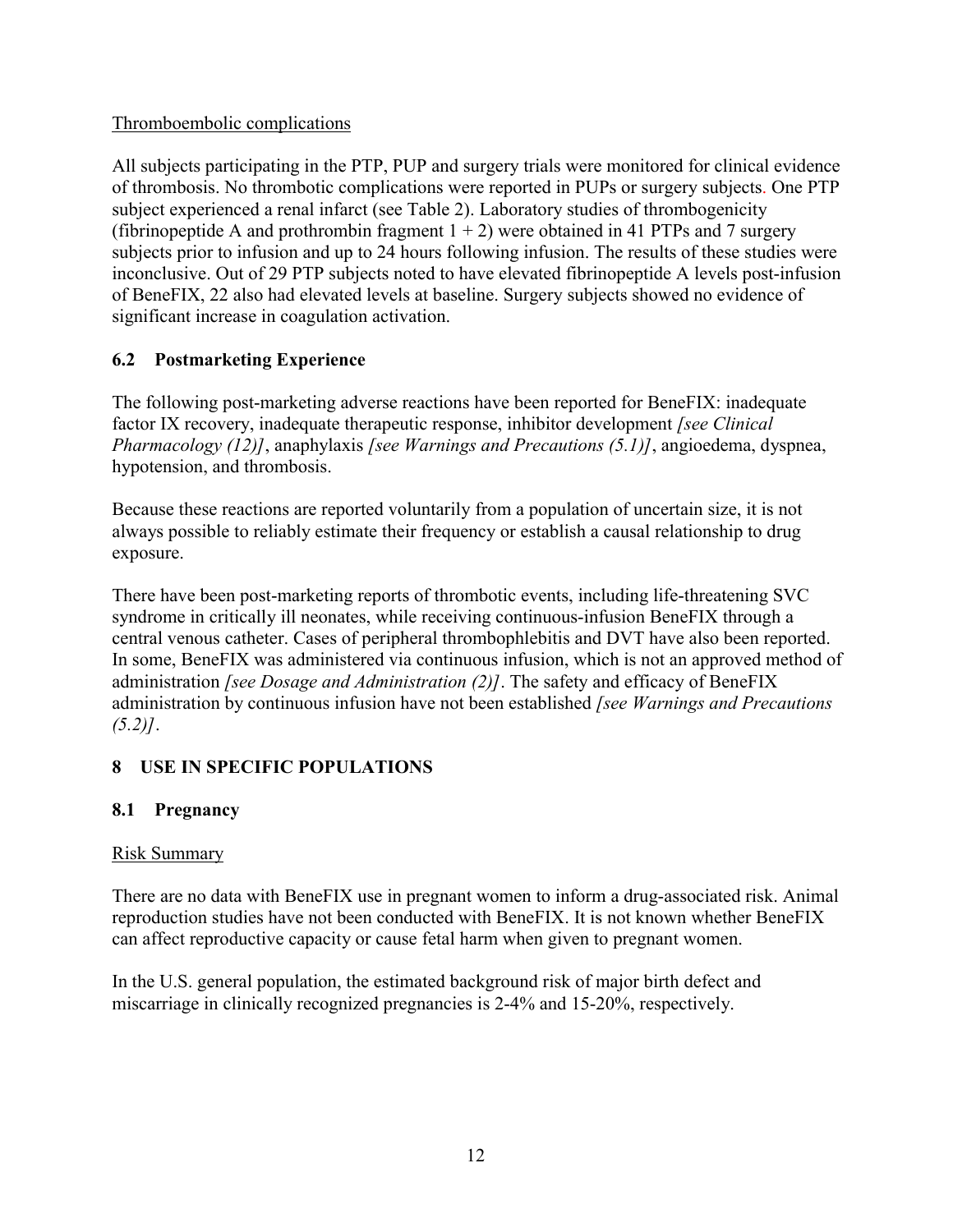### **8.2 Lactation**

## Risk Summary

There is no information regarding the presence of BeneFIX in human milk, the effect on the breastfed infant, and the effects on milk production. The developmental and health benefits of breastfeeding should be considered along with the mother's clinical need for BeneFIX and any potential adverse effects on the breastfed child from BeneFIX or from the underlying maternal condition.

# **8.4 Pediatric Use**

Safety, efficacy, and pharmacokinetics of BeneFIX have been evaluated in previously treated (PTP) and previously untreated pediatric patients (PUP) *[see Clinical Studies (14) and Adverse Reactions (6)]*. On average, lower recovery, shorter half-life and higher clearance (based on kg body weight) have been observed in children younger than 12 years old *[see Clinical Pharmacology (12.3)]*. Dose adjustment may be needed *[see Dosage and Administration (2.1)]*.

# **8.5 Geriatric Use**

Clinical trials of BeneFIX did not include sufficient numbers of subjects aged 65 and over to determine whether they respond differently from younger subjects. Dose selection for an elderly patient should be individualized *[see Dosage and Administration (2.1)]*.

# **11 DESCRIPTION**

BeneFIX, Coagulation Factor IX (Recombinant), is a purified protein produced by recombinant DNA technology. The product is formulated as a sterile, non-pyrogenic, lyophilized powder preparation intended to be reconstituted for intravenous injection. It is available in single-use vials containing the labeled amount of factor IX activity, expressed in International Units (IU). Each vial contains nominally 250, 500, 1000, 2000, or 3000 IU of recombinant coagulation factor IX. The potency (in IU) is determined using an *in vitro* one-stage clotting assay against the World Health Organization (WHO) International Standard for Factor IX concentrate. One IU is the amount of factor IX activity present in 1 mL of pooled, normal human plasma. After reconstitution of the lyophilized drug product, the concentrations of excipients are 0.234% sodium chloride, 8 mM L-histidine, 0.8% sucrose, 208 mM glycine, 0.004% polysorbate 80. The specific activity of BeneFIX is greater than or equal to 200 IU per milligram of protein. BeneFIX contains no preservatives and all dosage strengths yield a clear, colorless solution upon reconstitution.

Coagulation factor IX is the active ingredient in BeneFIX. It has a primary amino acid sequence that is identical to the Ala<sup>148</sup> allelic form of human factor IX, and has structural and functional characteristics similar to those of endogenous factor IX.

BeneFIX is not derived from human blood. It is produced by a genetically engineered Chinese hamster ovary (CHO) cell line that is extensively characterized. No additives of animal or human origin are used during the cell culture, purification, and formulation processes of BeneFIX. The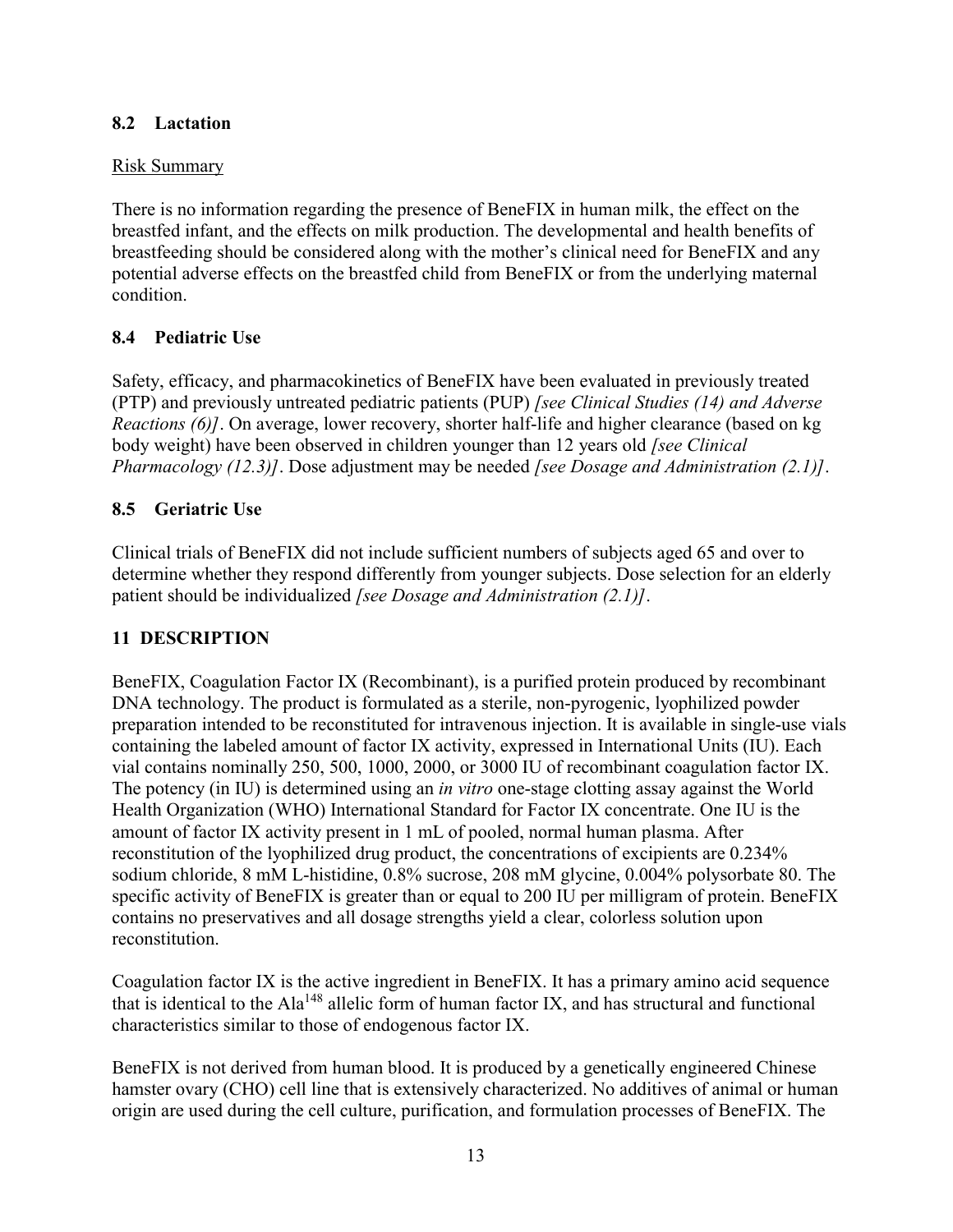stored cell banks are free of human blood or plasma products. The CHO cell line secretes recombinant factor IX into a defined cell culture medium, and the recombinant factor IX is purified by a four-step chromatography purification process that does not require a monoclonal antibody step. The process also includes a membrane nanofiltration step that has the ability to retain molecules with apparent molecular weights >70,000 Da (such as large proteins and viral particles). BeneFIX is a single component by SDS-polyacrylamide gel electrophoresis evaluation.

# **12 CLINICAL PHARMACOLOGY**

# **12.1 Mechanism of Action**

BeneFIX temporarily replaces the missing clotting factor IX that is needed for effective hemostasis.

## **12.2 Pharmacodynamics**

The activated partial thromboplastin time (aPTT) is prolonged in people with hemophilia B. Treatment with factor IX concentrate may normalize the aPTT by temporarily replacing the factor IX. The administration of BeneFIX increases plasma levels of factor IX, and can temporarily correct the coagulation defect in these patients.

### **12.3 Pharmacokinetics**

In a randomized, cross-over pharmacokinetic study, BeneFIX reconstituted in 0.234% sodium chloride diluent was shown to be pharmacokinetically equivalent to the previously marketed BeneFIX (reconstituted with Sterile Water for Injection) in 24 previously treated patients  $(\geq)$  years) at a dose of 75 IU/kg. In addition, pharmacokinetic parameters were followed up in 23 previously treated patients after repeated administration of BeneFIX for six months and found to be unchanged compared with those obtained at the initial evaluation. A summary of pharmacokinetic data are presented in Table 4:

| Table 4: Pharmacokinetic Parameter Estimates for BeneFIX (75 IU/kg) at Baseline and |
|-------------------------------------------------------------------------------------|
| <b>Month 6 in Previously Treated Patients with</b>                                  |
| Hamanhilia R                                                                        |

| пешоршша в                    |                             |                     |  |  |
|-------------------------------|-----------------------------|---------------------|--|--|
|                               | <b>Baseline</b><br>$N = 24$ | Month 6<br>$N = 23$ |  |  |
| <b>Parameter</b>              | $Mean \pm SD$               | $Mean \pm SD$       |  |  |
| $C_{\text{max}}$ (IU/dL)      | $54.5 \pm 15.0$             | $57.3 \pm 13.2$     |  |  |
| $AUC_{\infty}$ (IU·hr/dL)     | $940 \pm 237$               | $923 \pm 205$       |  |  |
| $t_{1/2}$ (hr)                | $22.4 \pm 5.3$              | $23.8 \pm 6.5$      |  |  |
| $CL$ (mL/hr/kg)               | $8.47 \pm 2.12$             | $8.54 \pm 2.04$     |  |  |
| Recovery<br>(IU/dL per IU/kg) | $0.73 \pm 0.20$             | $0.76 \pm 0.18$     |  |  |

Abbreviations: AUC<sub>∞</sub> = area under the plasma concentration-time curve from time zero to infinity; C<sub>max</sub> = peak concentration;  $t_{1/2}$  = plasma elimination half-life; CL = clearance; SD = standard deviation.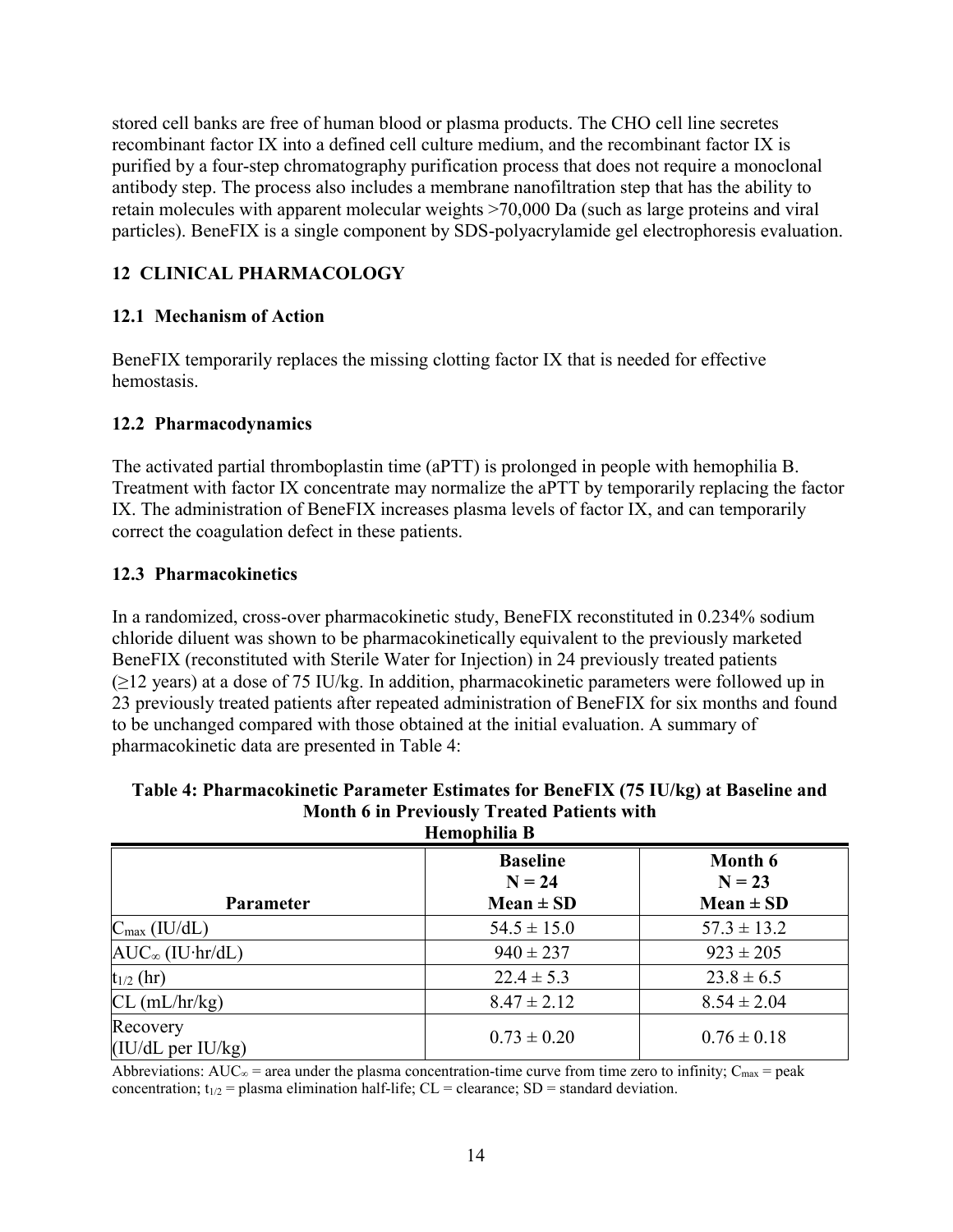#### *Pediatric Patients (<12 years)*

A population pharmacokinetic model was developed using data collected in patients aged 7 months to 60 years who received single doses of BeneFIX ranging from 50 to 75 IU/kg. The parameters estimated using the final 2-compartment model are shown in Table 5. Infants and children had higher clearance, larger volume of distribution, shorter half-life and lower recovery than adolescents and adults.

| 1 1181 11180 0 111110 010 1 11181 1 919 |                          |                  |                     |                                          |  |  |
|-----------------------------------------|--------------------------|------------------|---------------------|------------------------------------------|--|--|
|                                         |                          | <b>Children</b>  |                     | <b>Adolescents and</b><br>Adults $(≥12)$ |  |  |
| <b>Age Group</b>                        | Infants $(\leq 2$ years) | 2 to $\leq 6$ yr | $6$ to $\leq 12$ yr | years)                                   |  |  |
| Number of subjects                      |                          | 16               |                     | 43                                       |  |  |
| Clearance                               | $13.1 \pm 2.1$           | $13.1 \pm 2.8$   | 15.5                | $8.4 \pm 2.4$                            |  |  |
| (mL/h/kg)                               |                          |                  |                     |                                          |  |  |
| $Vss$ (mL/kg)                           | $252 \pm 35$             | $257 \pm 25$     | 303                 | $229 \pm 57$                             |  |  |
| Half-life (h)                           | $15.6 \pm 1.2$           | $16.7 \pm 1.9$   | 16.3                | $23.1 \pm 4.4$                           |  |  |
| Recovery (IU/dL                         | $0.61 \pm 0.10$          | $0.60 \pm 0.08$  | 0.47                | $0.72 \pm 0.19$                          |  |  |
| per $IU/kg$                             |                          |                  |                     |                                          |  |  |

**Table 5: Mean SD Pharmacokinetic Parameters Derived from Population Pharmacokinetic Analysis**

Abbreviations: SD = standard deviation; Vss = volume of distribution at steady-state

Data from 57 PUP subjects who underwent repeat recovery testing for up to 60 months demonstrated that the average recovery was consistent over time, as shown in Figure 1.



**Figure 1. Average Recovery over Time**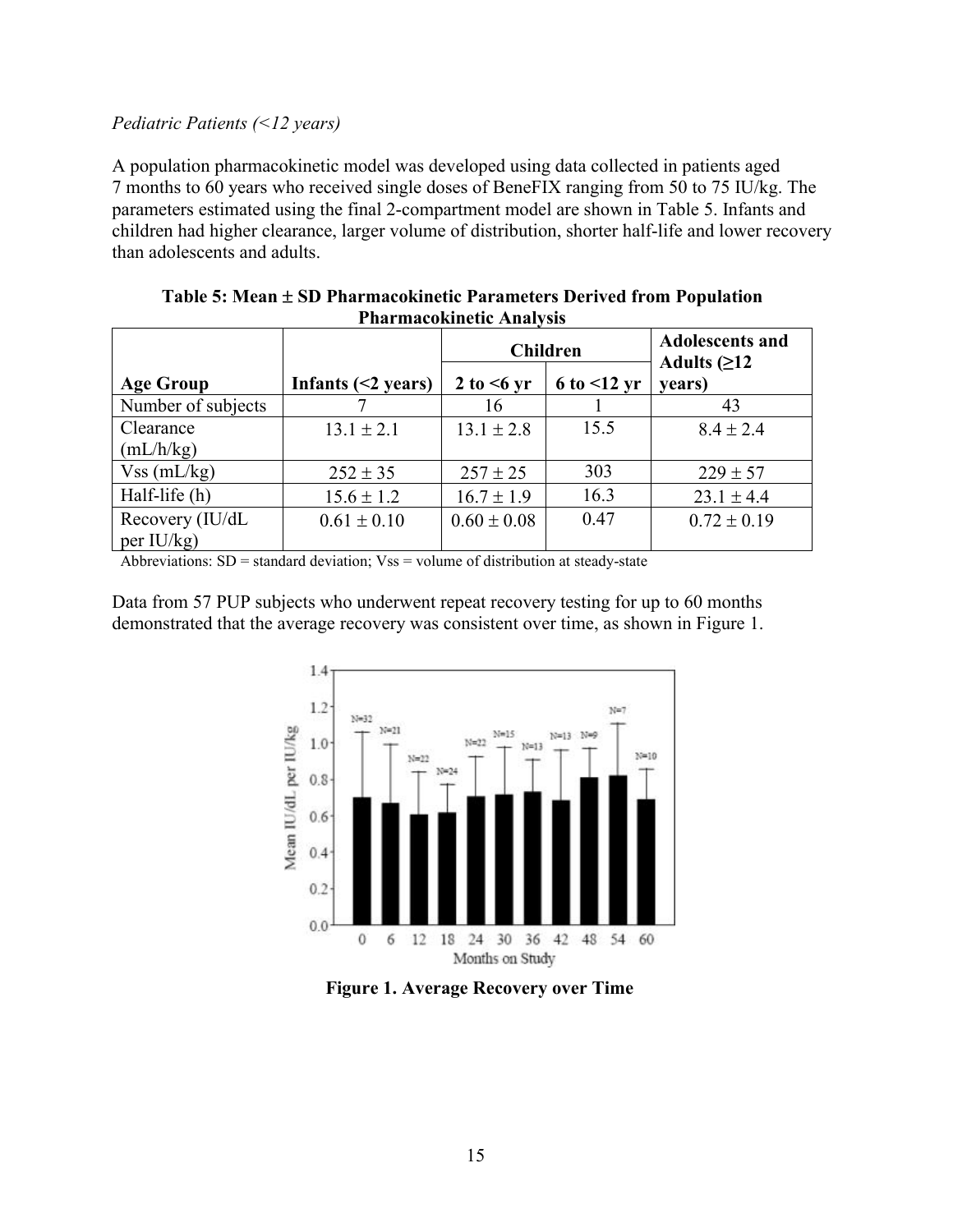# **13 NONCLINICAL TOXICOLOGY**

#### **13.1 Carcinogenesis, Mutagenesis, Impairment of Fertility**

BeneFIX has been shown to be nonmutagenic in the Ames assay and non-clastogenic in a chromosomal aberrations assay. No investigations on carcinogenesis or impairment of fertility have been conducted.

### **14 CLINICAL STUDIES**

Efficacy of BeneFIX has been evaluated in clinical trials in which a total of 153 subjects received BeneFIX either for the on-demand treatment and control of bleeding episodes, perioperative management, and routine prophylaxis in patients with hemophilia B.

#### *On-demand Treatment and Control of Bleeding Episodes*

Fifty-six PTPs and sixty-three PUPs were treated for bleeding episodes on an on-demand treatment and control of bleeds (see Tables 6 and 7). The PTPs were followed over a median interval of 24 months (mean  $23.4 \pm 5.3$  months) and for a median of 83.5. The PUPs were followed over a median interval of 37 months (mean  $38.1 \pm 16.4$  months) and for a median of 89 exposure days.

Fifty-five PTPs and fifty-four PUPs received BeneFIX for the treatment of bleeding episodes (see Table 6). Bleeding episodes that were managed successfully included hemarthrosis and bleeding in soft tissue and muscle. Data concerning the severity of bleeding episodes were not reported. In the PTPs, 88% of total infusions administrated for on-demand treatment were rated as an "excellent" or "good" response.

|              | <b>Median dose:</b><br>IU/kg (range) | Rate of bleeds resolved<br>with 1 infusion | <b>Response to 1st</b><br><b>Infusion Rating</b> <sup>c</sup> |         |                                   |
|--------------|--------------------------------------|--------------------------------------------|---------------------------------------------------------------|---------|-----------------------------------|
|              |                                      |                                            | <b>Excellent/Good   Moderate  </b>                            |         | N <sub>0</sub><br><b>Response</b> |
| <b>PTPs</b>  |                                      |                                            |                                                               |         |                                   |
| $N = 55^{a}$ | 42.8<br>$(6.5 - 224.6)$              | 81 %                                       | 90.9%                                                         | $7.1\%$ | $0.7\%$                           |
| <b>PUPs</b>  |                                      |                                            |                                                               |         |                                   |
| $N = 54^b$   | 62.7<br>$(8.2 - 292)$                | 75 %                                       | 94.1%                                                         | $2.9\%$ | 1.0%                              |

**Table 6: Efficacy of BeneFIX for on-demand treatment in PTPs and PUPs** 

<sup>a</sup> One subject discontinued the trial after one month of treatment due to bleeding episodes that were difficult to control; he did not have a detectable inhibitor.

<sup>b</sup> Three subjects were not successfully treated including one episode in a subject due to delayed time to infusion and insufficient dosing and in 2 subjects due to inhibitor formation.

<sup>c</sup> Response ratings not provided for 1.3% and 2% of 1st infusions for PTPs and PUPs, respectively.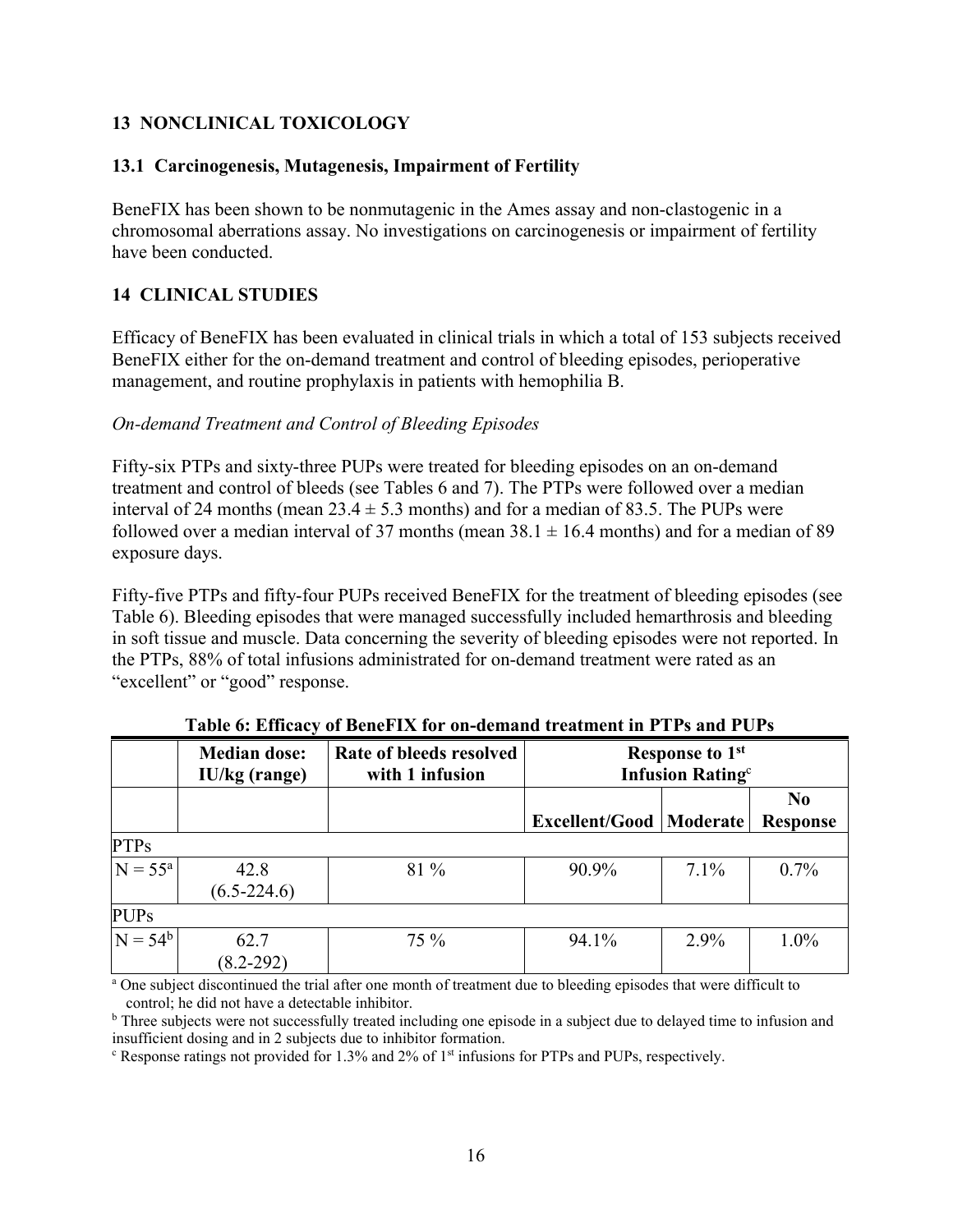A total of 20 PTPs were treated with BeneFIX for secondary prophylaxis (the regular administration of FIX replacement therapy to prevent bleeding in patients who may have already demonstrated clinical evidence of hemophilic arthropathy or joint disease) at some regular interval during the trial with a mean of 2 infusions per week (see Table 7). Thirty-two PUPs were administered BeneFIX for routine (primary and secondary) prophylaxis (see Table 7). Twentyfour PUPs were administered BeneFIX at least twice weekly, and eight PUPs were administered BeneFIX once weekly. Seven PTPs experienced a total of 26 spontaneous bleeding episodes within 48 hours after an infusion. Six spontaneous bleeds within 48 hours after an infusion were reported in 5 PUPs. Prophylaxis therapy was rated as "excellent" or "effective" in 93% of PTPs receiving prophylaxis one to two times per week.

|             | <b>Total</b><br>(infusions) | <b>Duration of</b><br>exposure prophylaxis (months) Dose IU/kg<br>$(\text{mean} \pm \text{SD})$ | $\vert$ (mean ± SD) $\vert$ | Spontaneous <br>bleeds<br>within 48<br>hrs of<br>infusion |                  | Response rating <sup>a</sup> |                   |
|-------------|-----------------------------|-------------------------------------------------------------------------------------------------|-----------------------------|-----------------------------------------------------------|------------------|------------------------------|-------------------|
|             |                             |                                                                                                 |                             |                                                           | <b>Excellent</b> | <b>Effective</b>             | <b>Inadequate</b> |
| <b>PTPs</b> |                             |                                                                                                 |                             |                                                           |                  |                              |                   |
| 20          | 2985                        | $18.2 \pm 8.4^{\rm b}$                                                                          | $40.3 \pm 15.2^b$           | 28                                                        | 56.0%            | 37.1%                        | 4.3%              |
| <b>PUPs</b> |                             |                                                                                                 |                             |                                                           |                  |                              |                   |
| 32          | 3158                        | $14.4 \pm 8.1$                                                                                  | $73.3 \pm 33.1$             | 6                                                         | 91.3%            | 6.4%                         | 1.7%              |

| Table 7: Efficacy of Prophylaxis of BeneFIX in PTPs and PUPs |  |  |  |
|--------------------------------------------------------------|--|--|--|
|--------------------------------------------------------------|--|--|--|

Abbreviation:  $SD =$  standard deviation

<sup>a</sup> Response ratings provided at approximately 3-month intervals. In total, 116 and 172 assessments reported for PTPs and PUPs, respectively. Response ratings not provided for 2.6% and 0.6% of intervals for PTPs and PUPs, respectively.  $b$  N = 19

#### *Perioperative Management*

Management of hemostasis was evaluated in the surgical setting in both PTPs and PUPs (see Table 8). Thirty-six surgical procedures have been performed in 28 PTPs with 23 major surgical procedures performed (including 6 complicated dental extractions). Thirty surgical procedures have been performed in 23 PUPs. Twenty-eight of these procedures were considered minor. Hemostasis was maintained throughout the surgical period; however, one PTP subject required evacuation of a surgical wound-site hematoma, and another PTP subject who received BeneFIX after a tooth extraction required further surgical intervention due to oozing at the extraction site. There was no clinical evidence of thrombotic complications in any of the subjects.

Among the PTP surgery subjects, the median increase in circulating factor IX activity was 0.7 IU/dL per IU/kg infused (range 0.3-1.2 IU/dL; mean  $0.8 \pm 0.2$  IU/dL per IU/kg). The median elimination half-life for the PTP surgery subjects was 19.4 hours (range 10-37 hours; mean  $21.3 \pm 8.1$  hours).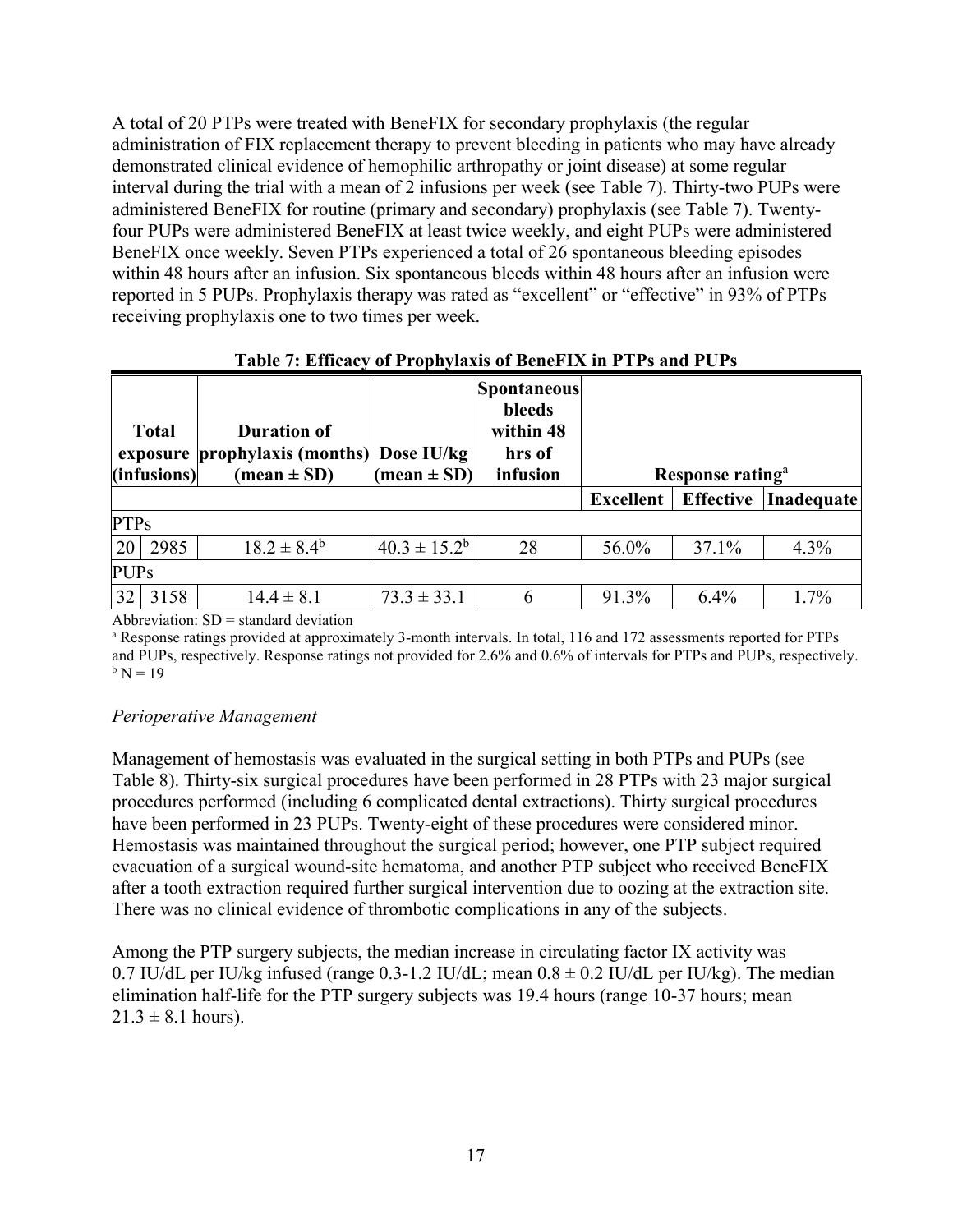| <b>Surgery Type<sup>a</sup></b>                       | <b>Number of Procedures</b><br>(Number of Subjects) | <b>Response</b>                         |                          |                |
|-------------------------------------------------------|-----------------------------------------------------|-----------------------------------------|--------------------------|----------------|
|                                                       |                                                     |                                         |                          | N <sub>0</sub> |
|                                                       |                                                     | <b>Excellent/Good</b> Moderate Response |                          |                |
| <b>Previously Treated Patients</b>                    |                                                     |                                         |                          |                |
| Ankle surgery                                         | 2(2)                                                | $2(100\%)$                              | $\overline{\phantom{0}}$ |                |
| Hip prosthesis implant<br>(right)                     | 1(1)                                                | $1(100\%)$                              |                          |                |
| Knee arthroplasty (2<br>bilateral, 1 right)           | 3(3)                                                | $3(100\%)$                              |                          |                |
| Knee arthroscopic<br>synovectomy                      | $2(2)^{b}$                                          | $1(50\%)$                               |                          |                |
| Liver transplantation<br>(orthotopic)                 | 1(1)                                                | $1(100\%)$                              |                          |                |
| Splenectomy                                           | 1(1)                                                | $1(100\%)$                              |                          |                |
| <b>External fixation device</b><br>removal (wrist)    | 1(1)                                                | $1(100\%)$                              |                          |                |
| Hernia repair                                         | 3(2)                                                | $3(100\%)$                              |                          |                |
| Subacromial<br>decompression (left)                   | 1(1)                                                | $1(100\%)$                              |                          |                |
| Calf debridement, dental<br>extraction <sup>c</sup>   | 1(1)                                                | $1(100\%)$                              |                          |                |
| Lymph node removal,<br>dental extraction <sup>c</sup> | 1(1)                                                | $1(100\%)$                              |                          |                |
| Left heel cord lengthening                            | 1(1)                                                | $1(100\%)$                              | $\overline{a}$           |                |
| Dental procedures <sup>d</sup>                        | 12(11)                                              | 11 (92%)                                | 1(8%)                    |                |
| Minor procedures <sup>e</sup>                         | 6(6)                                                | $6(100\%)$                              |                          |                |
| <b>Previously Untreated Patients</b>                  |                                                     |                                         |                          |                |
| Hernia repair                                         | 2(2)                                                | $2(100\%)$                              | -                        |                |
| Minor procedures <sup>f</sup>                         | $28(21)^{b}$                                        | 27 (96%)                                |                          |                |

**Table 8: Efficacy of BeneFIX for Surgical Procedures in PTPs and PUPs** 

<sup>a</sup> Some surgery types were done as a part of a single procedure.

**b** Response assessment not provided for 1 procedure.

c Includes pulse and continuous-infusion regimens; CI counted as 1 procedure in this summary.

<sup>d</sup> Includes complicated extractions (6), clearance, and fillings.

 $E.g.,$  punch biopsy of the skin.

<sup>f</sup> E.g., permanent venous access placement.

Nine of the major surgical procedures were performed in 8 PUPs using a continuous-infusion regimen. Five of the surgical procedures were performed in PUPs using a continuous-infusion regimen over 3 to 5 days. Although circulating factor IX levels targeted to restore and maintain hemostasis were achieved with both pulse replacement and continuous infusion regimens, clinical trial experience with continuous infusion of BeneFIX for perioperative management in hemophilia B has been too limited to establish the safety and clinical efficacy of administration of the product by continuous infusion.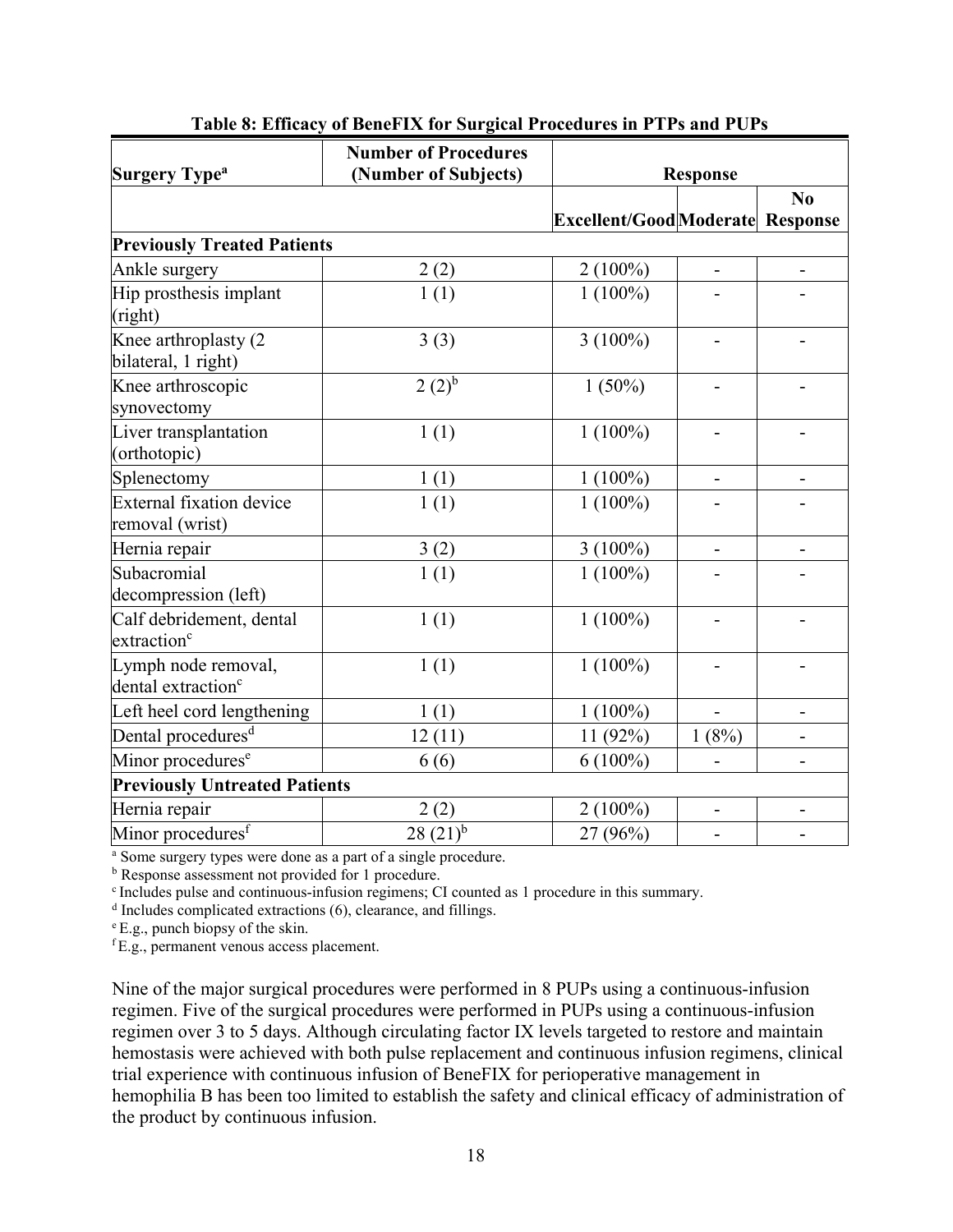### *Routine Prophylaxis*

In an open-label trial of 25 patients (age range 12-54 years) comparing on-demand treatment versus prophylaxis when administered at a dose of 100 IU/kg once weekly, the annualized bleed rate (ABR) for the prophylaxis period was significantly lower ( $p \le 0.0001$ ) than the ABR for the on-demand period (mean  $\pm$  standard deviation (SD):  $3.6 \pm 4.6$ , median: 2.0, min-max: 0-13.8 versus mean:  $32.9 \pm 17.4$ , median: 33.6, min-max: 6.1-69.0, respectively).

In an open-label crossover trial in patients aged 6-64 years, of 100 IU/kg once weekly (44 patients) and 50 IU/kg twice weekly (43 patients) with 4-month treatment periods, the ABR for the 100 IU/kg once-weekly prophylaxis period was mean  $4.4 \pm 10.0$  episodes per year (median: 0.0, min-max:  $0 - 50.5$ ) and mean  $2.8 \pm 5.7$  (median: 0.0, min-max:  $0 - 24.1$ ) for the 50 IU/kg twice-weekly period. Six patients aged <12 years had mean ABR of  $1.6 \pm 1.7$ (median: 1.5, min-max: 0-3.3) in the 100 IU/kg once-weekly period, and mean ABR of  $0 \pm 0$ (median: 0, min-max: 0-0) in the 50 IU/kg twice-weekly period.

# **15 REFERENCES**

- 1. Roberts HR, Eberst ME. Current management of hemophilia B. *Hematol Oncol Clin North Am*. 1993;7(6):1269-1280.
- 2. Shapiro AD, Ragni MV, Lusher JM, et al. Safety and efficacy of monoclonal antibody purified factor IX concentrate in previously untreated patients with hemophilia B. *Thromb Haemost*. 1996;75(1):30-35.

### **16 HOW SUPPLIED/STORAGE AND HANDLING**

### How Supplied

BeneFIX, Coagulation Factor IX (Recombinant), is supplied in kits that include single-use vials which contain nominally 250, 500, 1000, 2000, or 3000 IU per vial with sterile pre-filled diluent syringe, vial adapter reconstitution device, sterile infusion set, and two (2) alcohol swabs, one bandage, and one gauze pad. The drug product, diluents for injection and the rest of components included within the BeneFIX 250, 500, 1000, 2000 or 3000 IU kit are not made from natural rubber and natural rubber latex. Actual factor IX activity in IU is stated on the label of each vial.

| <b>BeneFIX</b>           |                   |                       |  |  |  |
|--------------------------|-------------------|-----------------------|--|--|--|
| <b>Nominal Strengths</b> | <b>Color Code</b> | <b>Kit NDC Number</b> |  |  |  |
| 250 International Units  | Yellow            | 58394-633-03          |  |  |  |
| 500 International Units  | Blue              | 58394-634-03          |  |  |  |
| 1000 International Units | Green             | 58394-635-03          |  |  |  |
| 2000 International Units | Red               | 58394-636-03          |  |  |  |
| 3000 International Units | Grey              | 58394-637-03          |  |  |  |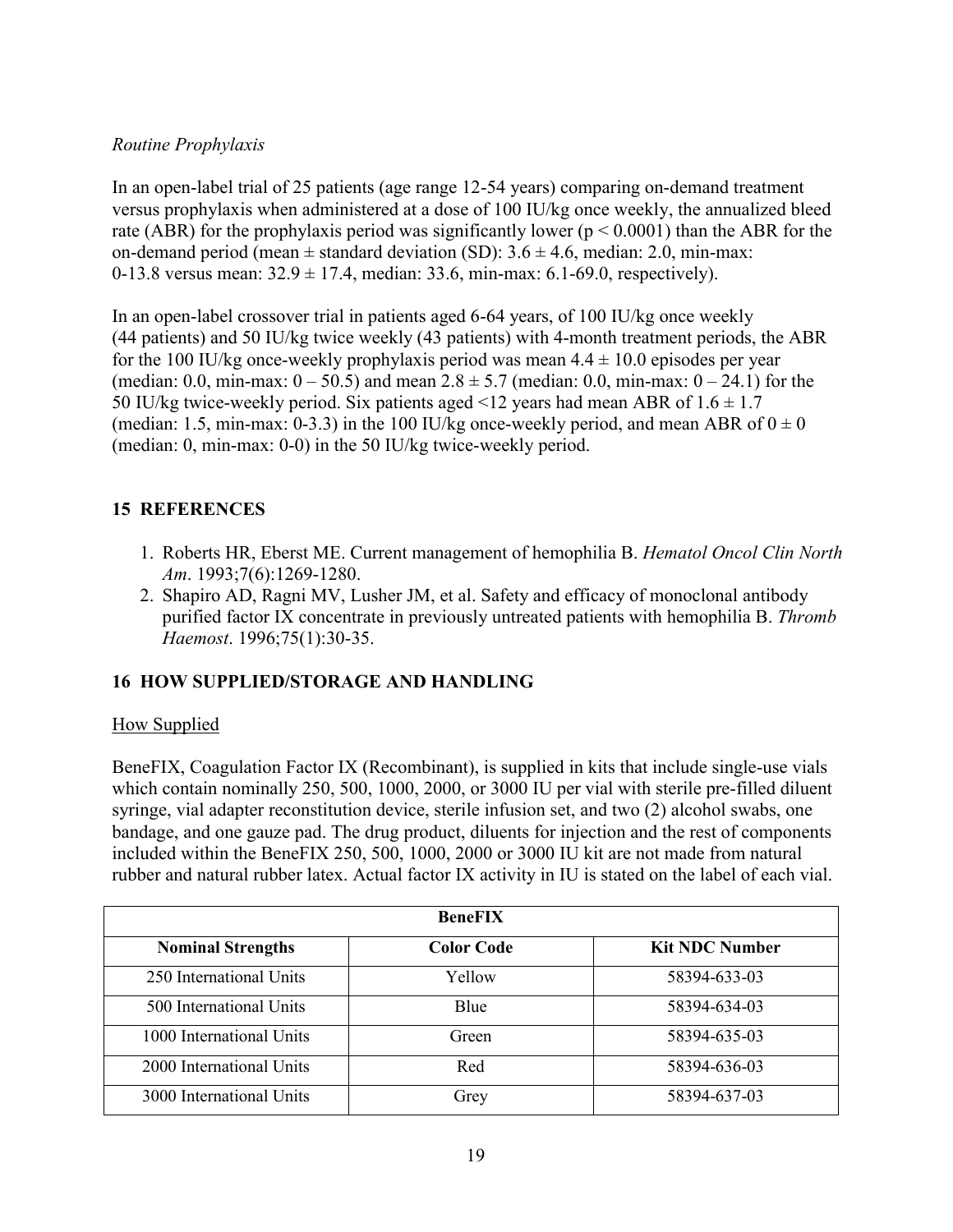### Storage and Handling

## *Product kit as packaged for sale*

- Store BeneFIX at room temperature or under refrigeration, at a temperature of 2 to  $30^{\circ}$ C  $(36 \text{ to } 86^{\circ}F)$ .
- Do not freeze to prevent damage to the diluent syringe.
- Do not use BeneFIX after the expiration date on the label.

### *Product after reconstitution*

The product does not contain a preservative and should be used within 3 hours.

# **17 PATIENT COUNSELING INFORMATION**

- Advise patients to read the FDA-approved patient labeling (Patient Information and Instructions for Use)
- Allergic-type hypersensitivity reactions are possible. Inform patients of the early signs of hypersensitivity reactions [including hives (rash with itching), generalized urticaria, tightness of the chest, wheezing, hypotension] and anaphylaxis. Advise patients to discontinue use of the product and contact their physicians if these symptoms occur.
- Advise patients to contact their physician or treatment facility for further treatment and/or assessment if they experience a lack of a clinical response to factor IX replacement therapy, as in some cases this may be a manifestation of an inhibitor.

This product's labeling may have been updated. For the most recent prescribing information, please visit [www.pfizer.com](http://www.pfizer.com/).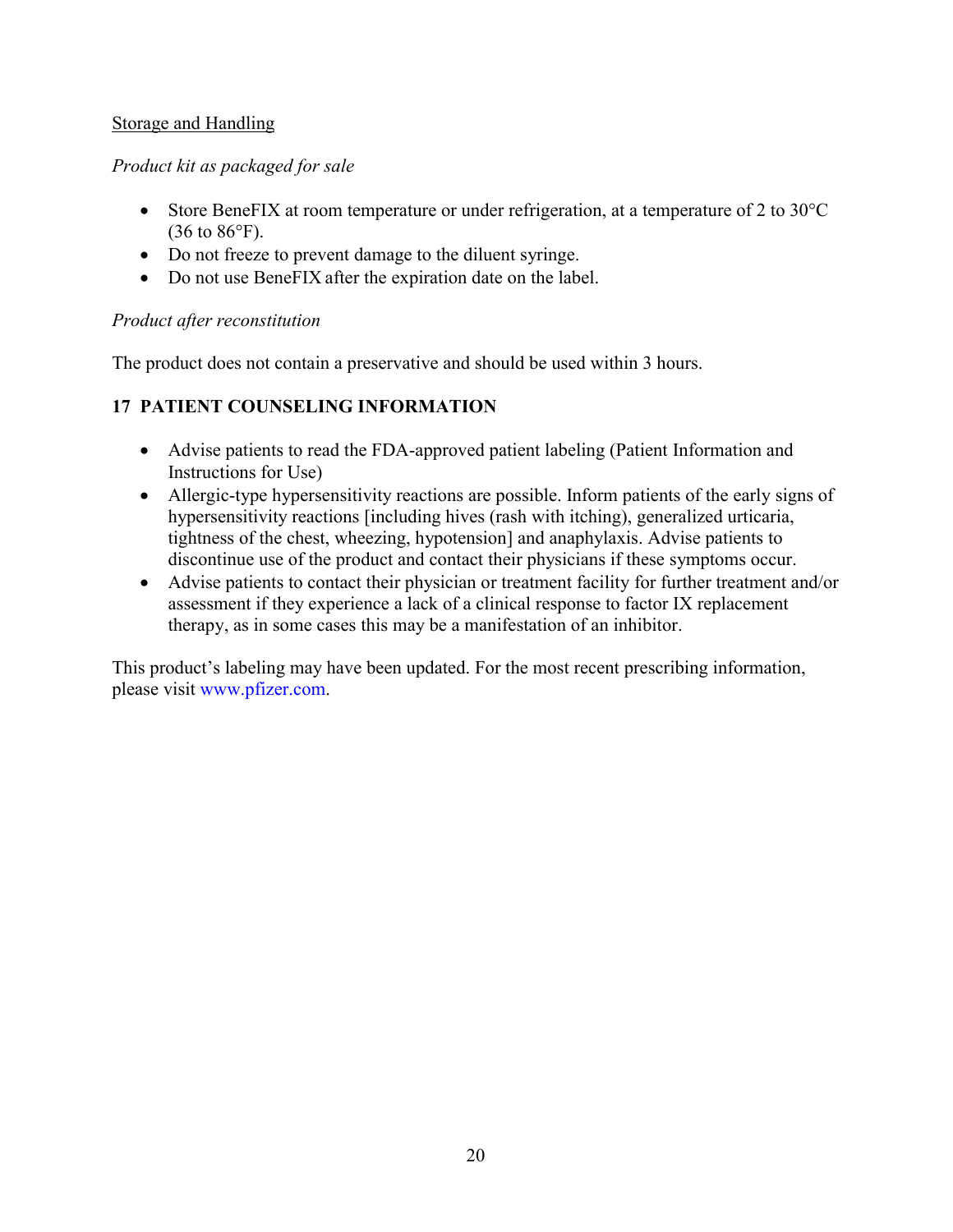## **FDA-Approved Patient Labeling**

### **Patient Information**

**BeneFIX**® / BEN-uh-fiks/

## **[Coagulation Factor IX (Recombinant)]**

Please read this Patient Leaflet carefully before using BeneFIX and each time you get a refill. There may be new information. This Patient Leaflet does not take the place of talking with your doctor about your medical condition or your treatment.

### **What is BeneFIX?**

BeneFIX is an injectable medicine that is used to help control and prevent bleeding in people with hemophilia B. Hemophilia B is also called congenital factor IX deficiency or Christmas disease.

BeneFIX is **NOT** used to treat hemophilia A.

# **What should I tell my doctor before using BeneFIX?**

Tell your doctor and pharmacist about all of the medicines you take, including all prescription and non-prescription medicines, such as over-the-counter medicines, supplements, or herbal medicines.

Tell your doctor about all of your medical conditions, including if you:

- have any allergies, including allergies to hamsters.
- are pregnant or planning to become pregnant. It is not known if BeneFIX may harm your unborn baby.
- are breastfeeding. It is not known if BeneFIX passes into the milk and if it can harm your baby.

# **How should I infuse BeneFIX?**

The initial administrations of BeneFIX should be administered under proper medical supervision, where proper medical care for severe allergic reactions could be provided.

**See the step-by-step instructions for infusing BeneFIX at the end of this leaflet.** You should always follow the specific instructions given by your doctor. The steps listed below are general guidelines for using BeneFIX. If you are unsure of the procedures, please call your doctor or pharmacist before using.

# **Call your doctor right away if bleeding is not controlled after using BeneFIX.**

Your doctor will prescribe the dose that you should take.

Your doctor may need to test your blood from time to time.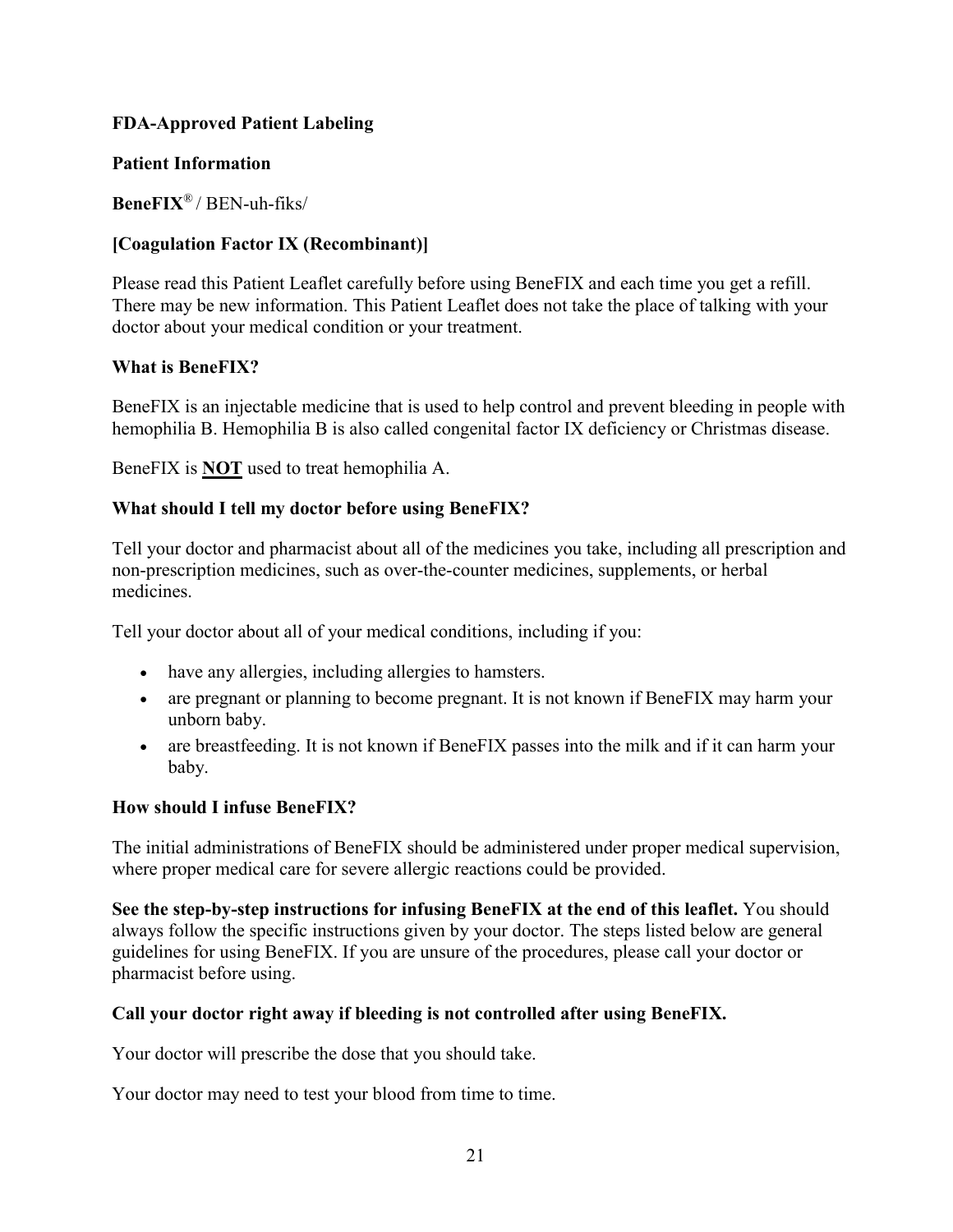BeneFIX should not be administered by continuous infusion.

#### **What if I take too much BeneFIX?**

Call your doctor if you take too much BeneFIX.

#### **What are the possible side effects of BeneFIX?**

Allergic reactions may occur with BeneFIX. Call your doctor or get emergency treatment right away if you have any of the following symptoms:

wheezing difficulty breathing chest tightness turning blue (look at lips and gums) fast heartbeat swelling of the face faintness rash hives

Your body can also make antibodies, called "inhibitors," against BeneFIX, which may stop BeneFIX from working properly.

Some common side effects of BeneFIX are fever, cough, nausea, injection site reaction, injection site pain, headache, dizziness and rash.

BeneFIX may increase the risk of thromboembolism (abnormal blood clots) in your body if you have risk factors for developing blood clots, including an indwelling venous catheter through which BeneFIX is given by continuous infusion. There have been reports of severe blood clotting events, including life-threatening blood clots in critically ill neonates, while receiving continuousinfusion BeneFIX through a central venous catheter. The safety and efficacy of BeneFIX administration by continuous infusion have not been established.

These are not all the possible side effects of BeneFIX.

Tell your doctor about any side effect that bothers you or that does not go away.

#### **How should I store BeneFIX?**

DO NOT FREEZE BeneFIX kit.

BeneFIX kit can be stored at room temperature (below 86°F) or under refrigeration.

Throw away any unused BeneFIX and diluent after the expiration date indicated on the label.

Freezing should be avoided to prevent damage to the pre-filled diluent syringe.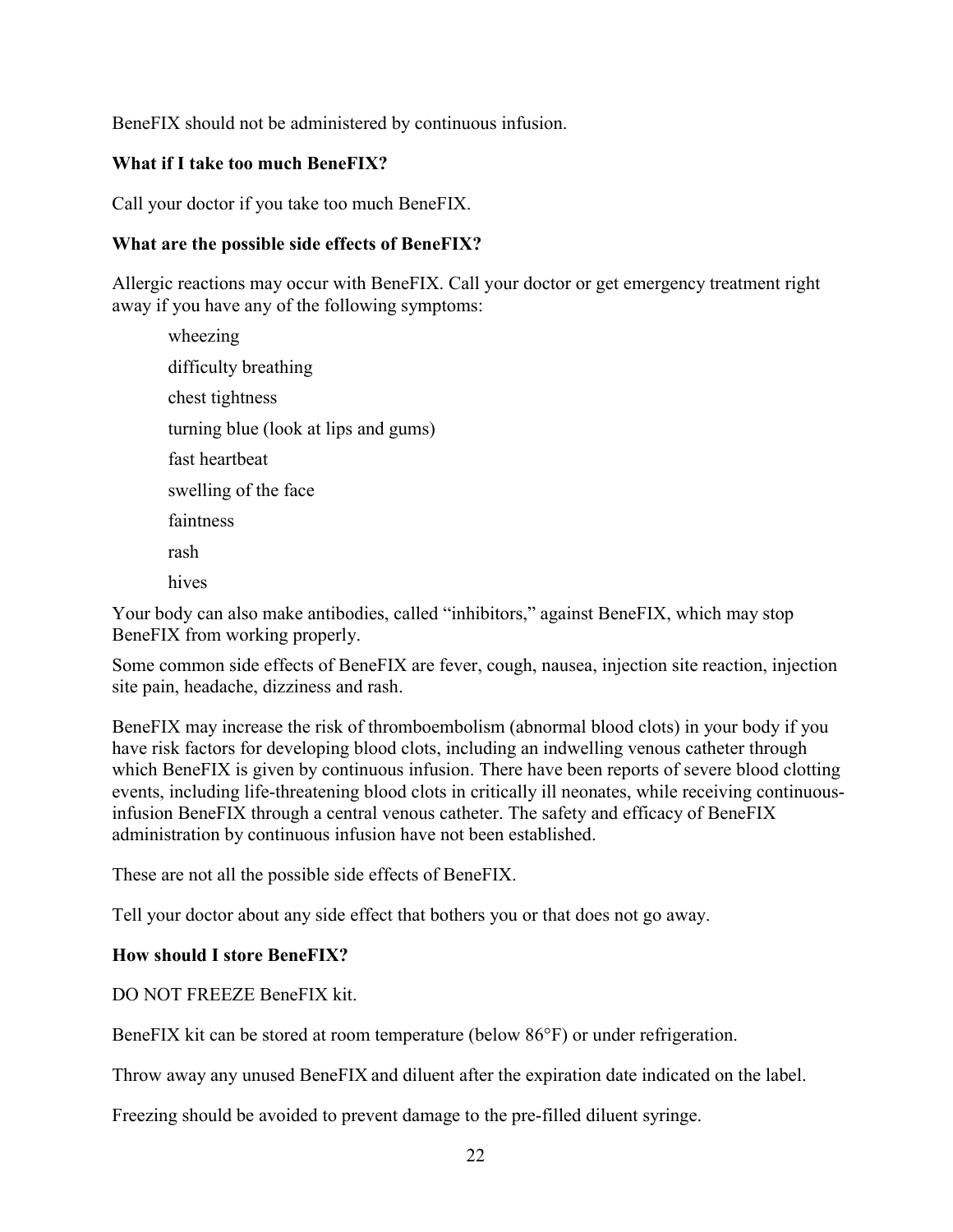BeneFIX does not contain a preservative. After reconstituting BeneFIX, you can store it at room temperature for up to 3 hours. If you have not used it in 3 hours, throw it away.

Do not use BeneFIX if the reconstituted solution is not clear and colorless.

### **What else should I know about BeneFIX?**

Medicines are sometimes prescribed for purposes other than those listed here. Do not use BeneFIX for a condition for which it was not prescribed. Do not share BeneFIX with other people, even if they have the same symptoms that you have.

This Patient Leaflet summarizes the most important information about BeneFIX. If you would like more information, talk with your doctor. You can ask your doctor or pharmacist for information about BeneFIX that was written for healthcare professionals.

## **Instructions for Use**

**BeneFIX**® / BEN-uh-fiks/

# **[Coagulation Factor IX (Recombinant)]**

BeneFIX is supplied as a powder. Before it can be infused in your vein (intravenous injection), you must reconstitute the powder by mixing it with the liquid diluent supplied. The liquid diluent is 0.234% sodium chloride. BeneFIX should be reconstituted and infused using the infusion set, diluent, syringe, and adapter provided in this kit, and by following the directions below.

# **RECONSTITUTION**

Always wash your hands before performing the following steps. Try to keep everything clean and germ-free while you are reconstituting BeneFIX. Once you open the vials, you should finish reconstituting BeneFIX as soon as possible. This will help keep the infusion set materials germfree.

Note: If you use more than one vial of BeneFIX per infusion, reconstitute each vial according to steps 1 through 13.

- 1. If refrigerated, let the vial of BeneFIX and the pre-filled diluent syringe reach room temperature.
- 2. Remove the plastic flip-top cap from the BeneFIX vial to show the center part of the rubber stopper.

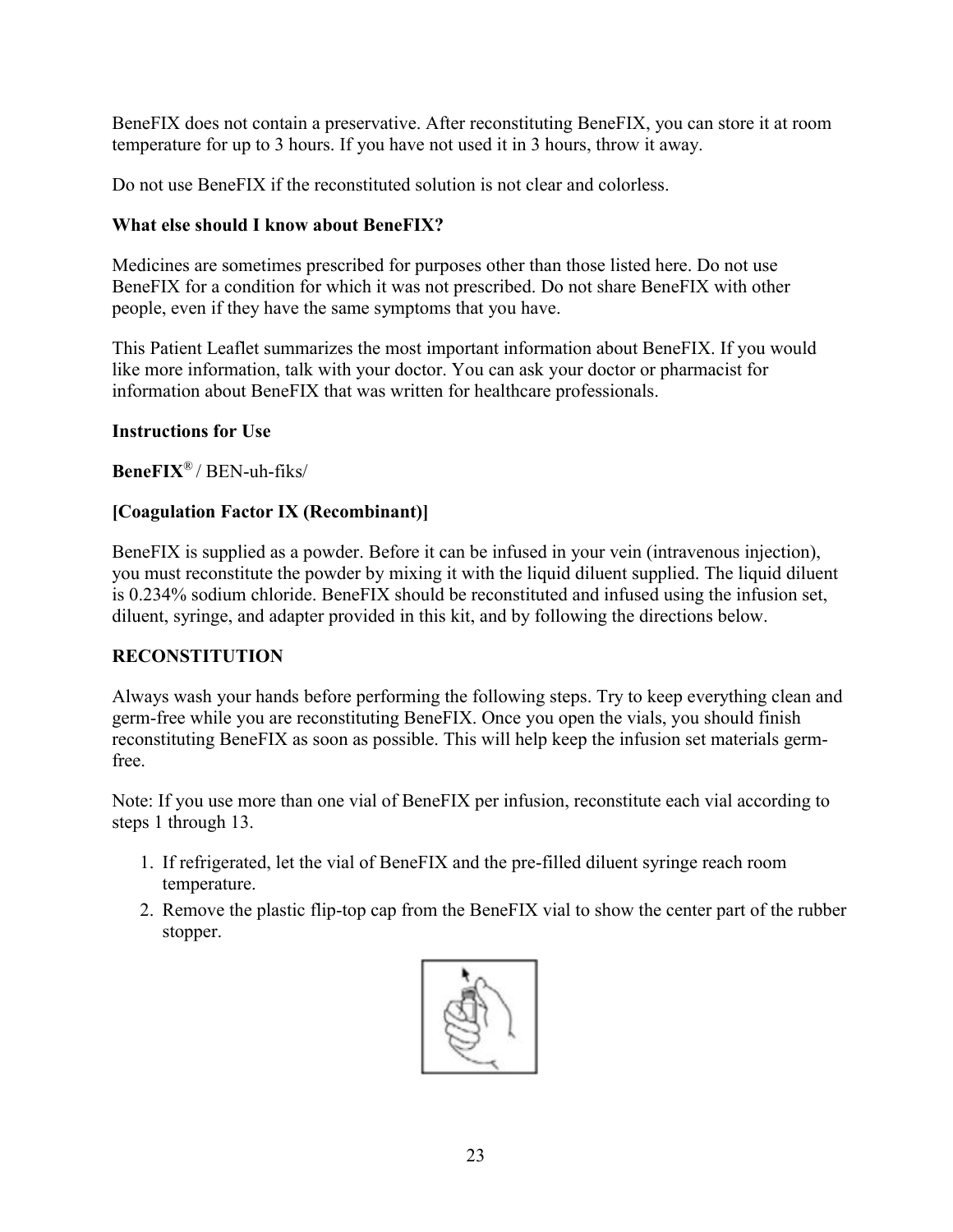- 3. Wipe the top of the vial with the alcohol swab provided, or use another antiseptic solution, and allow to dry. After cleaning, do not touch the rubber stopper with your hand or allow it to touch any surface.
- 4. Peel back the cover from the clear plastic vial adapter package. **Do not remove the adapter from the package.**
- 5. Place the vial on a flat surface. While holding the adapter in the package, place the vial adapter over the vial. Press down firmly on the package until the adapter snaps into place on top of the vial, with the adapter spike penetrating the vial stopper.



6. Grasp the plunger rod as shown in the picture below. Do not touch the shaft of the plunger rod. Attach the threaded end of the plunger rod to the diluent syringe plunger by pushing and turning firmly.



7. Break off the tamper-resistant, plastic-tip cap from the diluent syringe by snapping the perforation of the cap. Do not touch the inside of the cap or the syringe tip. The diluent syringe may need to be recapped (if reconstituted BeneFIX is not used immediately), so place the cap on its tip on a clean surface in a spot where it will stay clean.



8. Lift the package away from the adapter and discard the package.

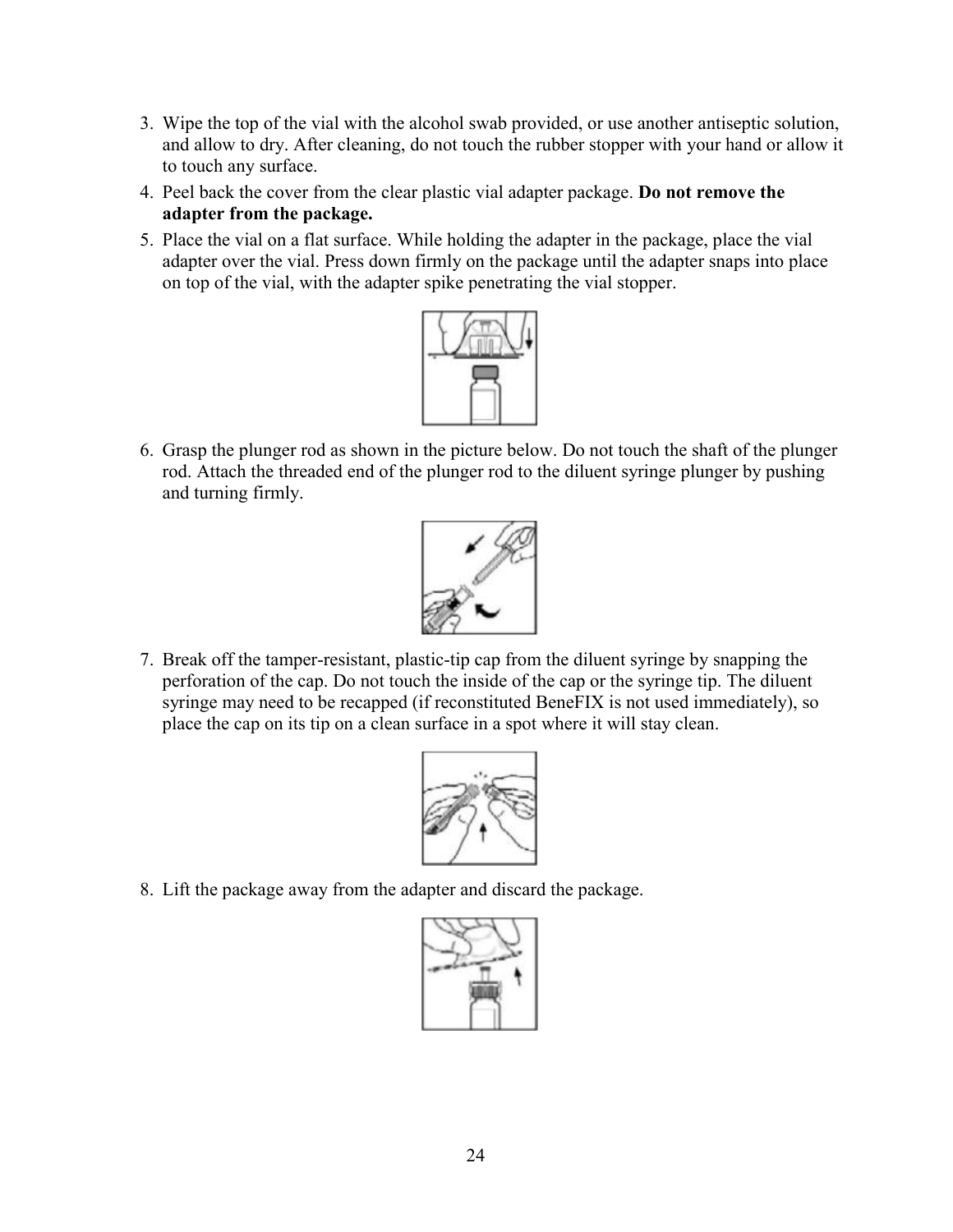9. Place the vial on a flat surface. Connect the diluent syringe to the vial adapter by inserting the tip of the syringe into the adapter opening while firmly pushing and turning the syringe clockwise until the connection is secured.



10. Slowly push the plunger rod to inject all the diluent into the BeneFIX vial.



11. With the syringe still connected to the adapter, **gently** swirl the contents of the vial until the powder is dissolved.

Look at the final solution before infusing it. The solution should be clear to colorless. If it is not, throw away the solution and use a new kit.

12. Make sure the syringe plunger rod is still fully pressed down, then turn over the vial. Slowly pull the solution into the syringe. Turn the syringe upward again and remove any air bubbles by gently tapping the syringe with your finger and slowly pushing air out of the syringe.

If you reconstituted more than one vial of BeneFIX, remove the diluent syringe from the vial adapter and leave the vial adapter attached to the vial. Quickly attach a separate large luer lock syringe and pull the reconstituted solution as instructed above. Repeat this procedure with each vial in turn. Do not detach the diluent syringes or the large luer lock syringe until you are ready to attach the large luer lock syringe to the next vial adapter.



13. Remove the syringe from the vial adapter by gently pulling and turning the syringe counter-clockwise. Throw away the vial with the adapter attached.

If you are not using the solution right away, you should carefully replace the syringe cap. Do not touch the syringe tip or the inside of the cap.

BeneFIX should be infused within 3 hours after reconstitution. The reconstituted solution may be stored at room temperature prior to infusion.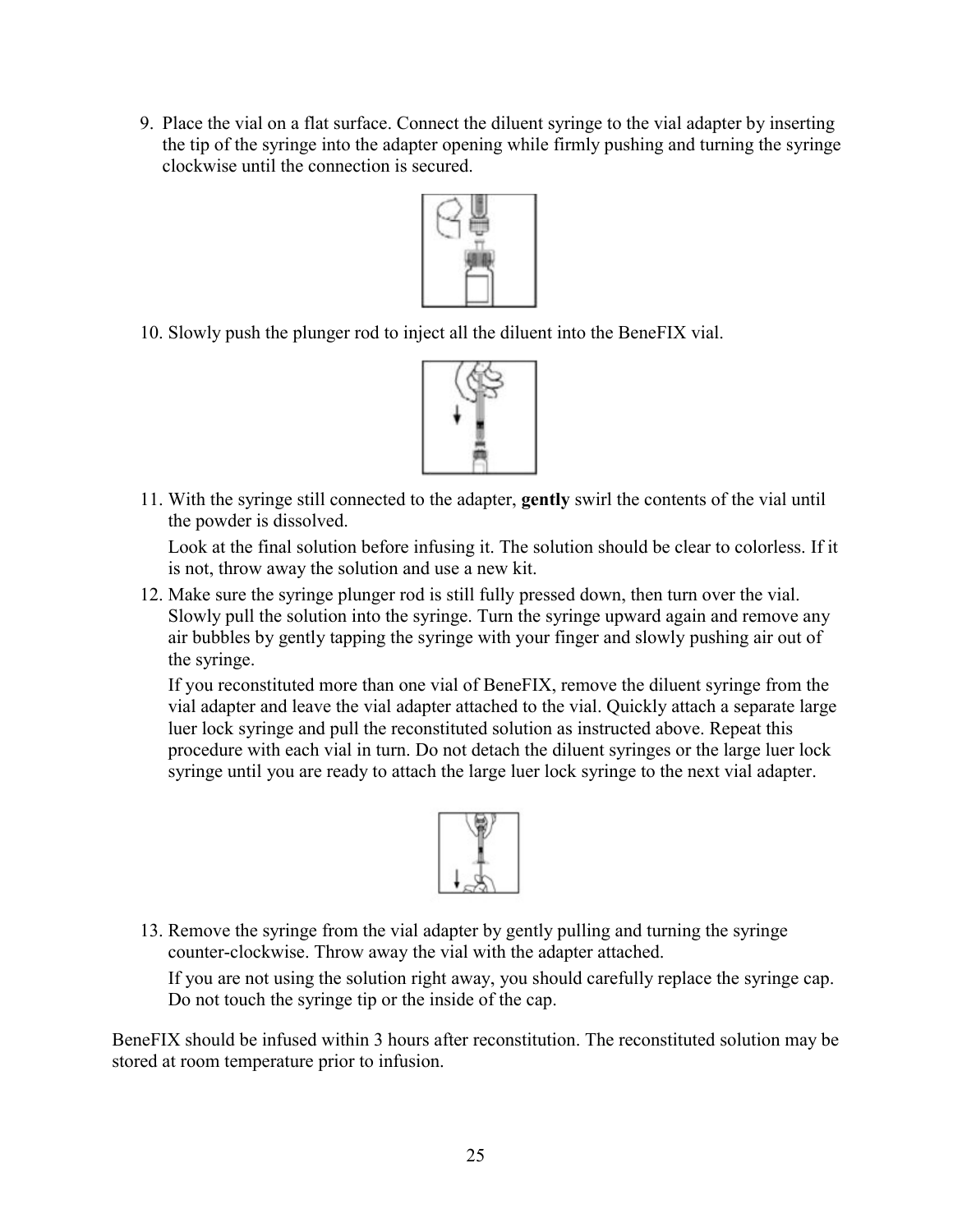### **INFUSION (Intravenous Injection)**

Continuous infusion is **not** an approved way to administer BeneFIX.

Your doctor or healthcare professional should teach you how to infuse BeneFIX. Once you learn how to self-infuse, you can follow the instructions in this insert.

- 1. Attach the syringe to the luer end of the provided infusion set tubing.
- 2. Apply a tourniquet and prepare the injection site by wiping the skin well with an alcohol swab provided in the kit.



3. Insert the butterfly needle of the infusion set tubing into your vein as instructed by your doctor or healthcare provider. Remove the tourniquet. Infuse the reconstituted BeneFIX product over several minutes. Your comfort level should determine the rate of infusion.



Clumping of red blood cells in the tubing/syringe has been reported with the administration of BeneFIX. No adverse events have been reported in association with this observation. To minimize the possibility of clumping it is important to limit the amount of blood entering the tubing. Blood should not enter the syringe.

Note: If red blood cell clumping is observed in the tubing or syringe, discard all material (tubing, syringe and BeneFIX solution) and continue administration with a new package.

4. After infusing BeneFIX, remove the infusion set and discard. The amount of drug product left in the infusion set will not affect your treatment. Dispose of all unused solution, the empty vial(s), and the used needles and syringes in an appropriate container used for throwing away waste that might hurt others if not handled properly.

It is a good idea to record the lot number from the BeneFIX vial label every time you use BeneFIX. You can use the peel-off label found on the vial to record the lot number.

If you have any questions or concerns about BeneFIX, ask your doctor or healthcare provider.

Manufactured by **Wyeth Pharmaceuticals LLC** A subsidiary of Pfizer Inc, Philadelphia, PA 19101 US Govt. License No. 3